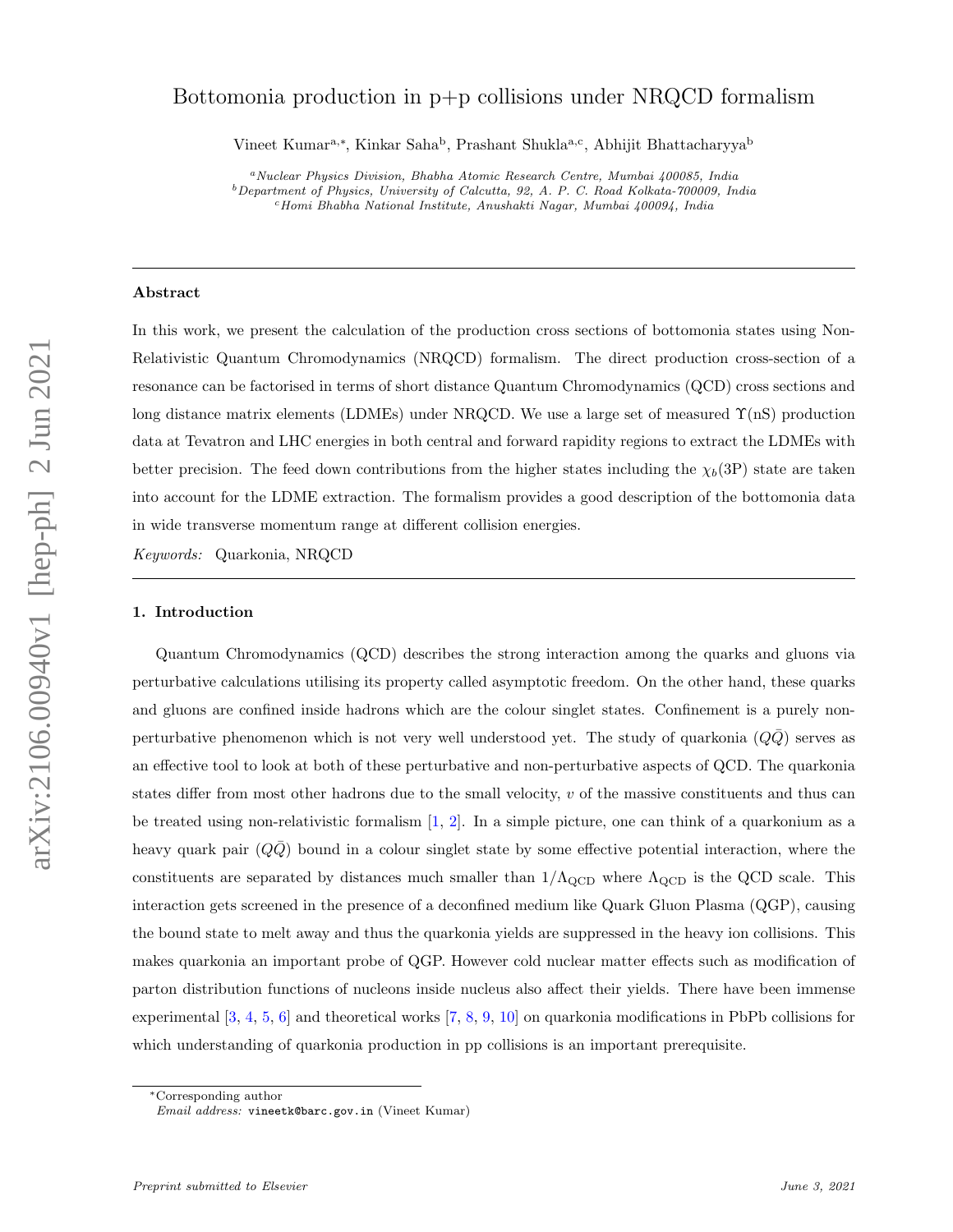The massive quarks (with  $m_c \sim 1.6 \text{ GeV}/c^2$ ,  $m_b \sim 4.5 \text{ GeV}/c^2$ ) are produced in initial stages in hadronic collision with high momentum transfer and thus can be treated perturbatively [11]. The emergence of quarkonia out of the two massive quarks, on the other hand can only be described non-perturbatively using different models [12, 13]. The Colour Singlet Model (CSM) [14, 15], Colour Evaporation Model (CEM) [16, 17], the Fragmentation Scheme and the NRQCD factorisation formalism are some of the well established models for quarkonia production. In the framework of CSM, the  $Q\bar{Q}$  pair, eventually evolving into the quarkonium, is assumed to be in Colour Singlet (CS) state and that has spin and angular momentum same as that of quarkonium. Apart from comprising of the CSM, the NRQCD factorisation approach incorporates the Colour Octet (CO) states as well.

In the formalism of the NRQCD factorisation approach, the evolution probability of  $Q\overline{Q}$  pair into a state of quarkonium is expressed as matrix elements of NRQCD operators expanded in terms of heavy quark velocity v (for  $v \ll 1$ ) [12]. The factorisation formulae were then used to calculate production crosssections and decay rates of quarkonia states. The full structure of the  $Q\bar{Q}$  Fock space is considered and spanned by  $n=2s+1}L^{[a]}_J$  $J_J^{[a]}$  state where s is the spin, L is the orbital angular momentum, J is the total angular momentum and a (colour multiplicity) = 1 for CS and 8 for CO states. The produced CO states of  $Q\bar{Q}$ pair at short distances emerge as CS quarkonia by emitting soft gluons non-perturbatively. The short distance cross-sections are obtained theoretically using methods of perturbative QCD (pQCD). The long distance matrix elements (LDME) that correspond to the probability of  $Q\overline{Q}$  pair to emerge as quarkonium are extracted by fitting the measured cross-section data.

There have been several works on bottomonia production based on NRQCD formalism. In Ref. [18], a Monte Carlo framework has first been employed with CO mechanism for inclusive bottomonia production and few NRQCD CO matrix elements for Υ(1S) have been extracted at the Tevatron energy. The study has been extended to the whole  $\Upsilon$ (nS) family in Ref. [19] to find CO matrix elements using CDF measurements at Tevatron. In Ref. [20] the CO matrix elements are obtained for  $\Upsilon(nS)$  family and the feed downs from  $\chi_b(1)$  and  $\chi_b(2)$  to  $\Upsilon(1)$  have been considered. In Ref. [21], the  $\Upsilon$  production has been obtained via S-wave CO states calculated at Next to Leading Order (NLO). The LDMEs are obtained by fitting the Tevatron data. The ratios of NLO to LO total cross-sections have been obtained at Tevatron and LHC energies. Polarisation of inclusive  $\Upsilon$  has been obtained albeit with large uncertainties. In Ref. [22] both CS and CO states along with feed down contributions from higher states have been considered to study the quarkonia yields for RHIC and LHC energies. Using Collins-Soper-Sterman (CSS) formalism, an extension of the NRQCD prediction has been carried forward for heavy quarkonium production at low  $p_T$ by considering soft gluon resummation at all orders in Ref. [23].

Both production and polarisation of  $\Upsilon(nS)$  at NLO have been discussed in Ref. [24] within the framework of NRQCD. The CO matrix elements are obtained by fitting with experimental data. The study is updated in Ref. [25] by considering feed down from  $\chi_{bJ}$  (mP) states in  $\Upsilon$ (nS) production. The yields and polarisations of Υ(nS) measured at Tevatron and LHC are well explained by this work. The NLO study in Ref. [26] describes the yields and polarisations of  $\Upsilon(nS)$  at LHC which includes feed down contributions from higher states. Ref. [27] gives complete analysis of the polarization parameters of  $\Upsilon(nS)$  at QCD next-to-leading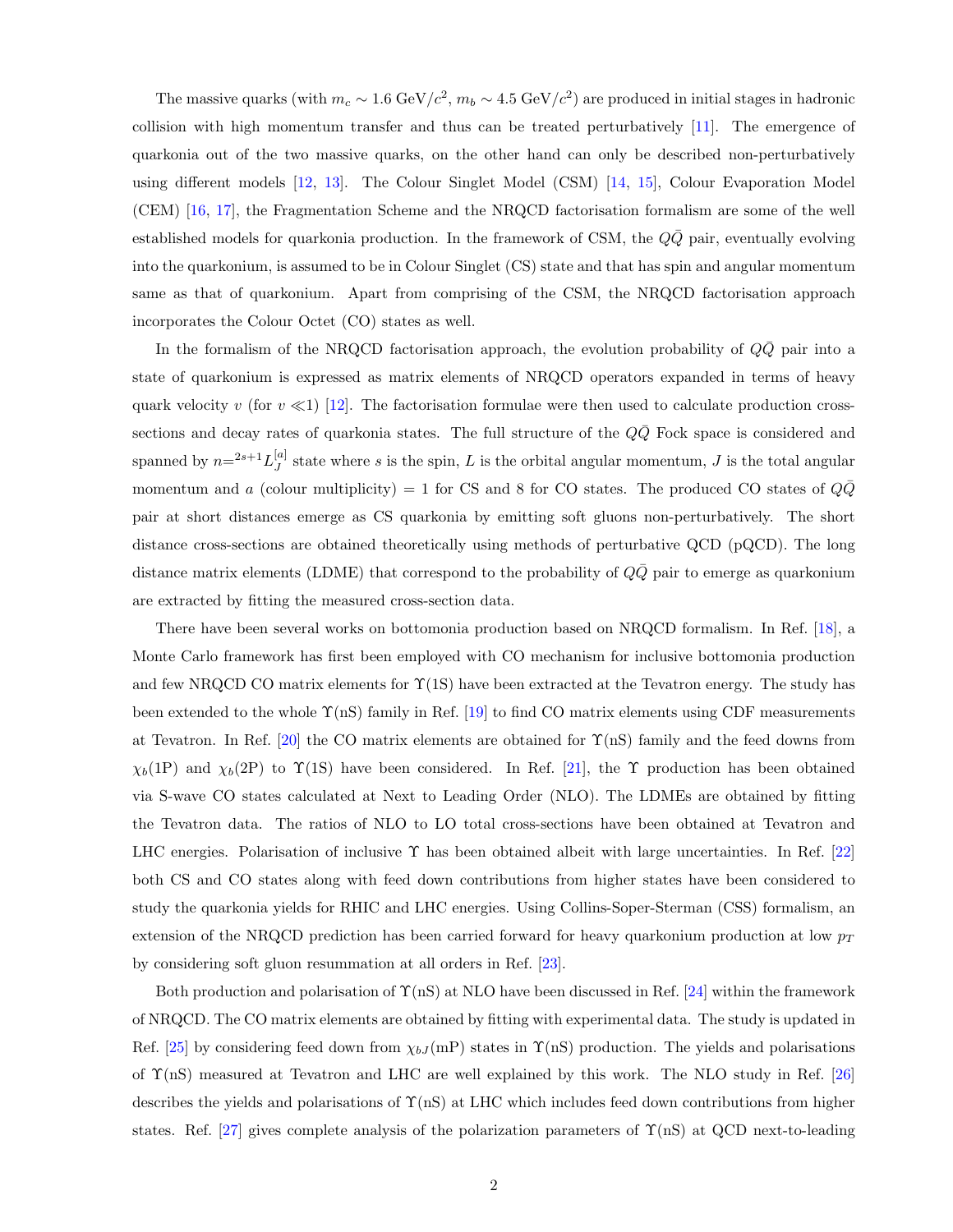order in both the helicity and Collins-Soper frames. In Ref. [28], production cross-section for  $\Upsilon(nS)$ ,  $\chi_{bJ}$ ,  $\eta_b$  and  $h_b$  have been calculated using NRQCD, as produced in hard photo production and fragmentation processes at LHC energies.

A LO NRQCD analyis is useful as it is straightforward and unique and once the parameters are obtained by fitting over large datasets it has excellent predictability power for unknown cross sections. The short distance QCD cross-sections calculation techniques at NLO are not unique. Moreover the different components of pQCD NLO cross sections are not available in public domain. Many NLO analysis do not include the feed down contribution from the higher states. It is shown that there is a large difference amoung the LDMEs obtained by different analysis at NLO. In this paper, the LO NRQCD calculations for the differential production cross-sections of  $\Upsilon$  states in p+p collisions have been presented. Our work includes most up to date datasets and feeddown contributions. We have given an estimate of uncertainties in the LDMEs due to enhancement of CS quarkonia cross-section by a factor of two expected from the NLO corrections, only slight changes appear in the CO quarkonia cross-section when the NLO QCD corrections are included [21, 29].

The NRQCD formalism is described briefly in Section 2. A large set of data from Tevatron [30] and LHC [31, 32, 33, 34, 35] is used to extract the LDMEs required for the  $\Upsilon$  production and then results are presented in Section 3. A comparison of the obtained LDMEs with the previous NRQCD studies both at LO and NLO has been made. The summary of our findings are discussed in Section 4.

#### 2. Bottomonia production in p+p collisions

In order to study heavy quarkonium yield, the NRQCD framework serves as an efficient theoretical tool. The processes that govern the differential production of heavy mesons like bottomonium, as functions of  $p_T$  are mostly 2→2 operations. These processes can be denoted generically by  $a + b \to \Upsilon + X$ , where a and b are the incident light partons,  $\Upsilon$  is the heavy meson and X is final state light parton. The double differential cross-section as a function of  $p_T$  and rapidity (y) of the heavy meson can be written as [36],

$$
\frac{d^2\sigma^{\Upsilon}}{dp_T dy} = \sum_{a,b} \int_{x_a^{min}}^1 dx_a G_{a/p}(x_a, \mu_F^2) G_{b/p}(x_b, \mu_F^2)
$$
\n
$$
\times 2p_T \frac{x_a x_b}{x_a - \frac{m_T}{\sqrt{s}} e^y} \frac{d\sigma}{d\hat{t}}
$$
\n(1)

where,  $G_{a/p}(G_{b/p})$  are the colliding parton  $(a(b))$  distribution functions in the incident protons. They depend on the fractions  $x_a(x_b)$ , of the total momentum carried by the incident partons and the scale of factorisation  $\mu_F$ . Here  $\sqrt{s}$  represents the total center of mass energy of the pp system and  $m_T$  (=  $\mu_F$ ) stands for the transverse mass,  $m_T^2 = p_T^2 + M^2$  of the quarkonium. The one loop  $\alpha_s(Q^2)$  is used in the calculations and value of the  $Q^2$  is taken equal to the square of the scale of factorisation  $(\mu_F)$ . The relation between  $x_a$  and  $x_b$  and the expression for  $x_a^{min}$  are given in our earlier work [36]. The  $d\sigma/d\hat{t}$  in Eq. 1 is the parton level cross-section and is defined as [12],

$$
\frac{d\sigma}{d\hat{t}} = \frac{d\sigma}{d\hat{t}}(ab \to Q\bar{Q}(2s+1}L_J) + X)M_L(Q\bar{Q}(2s+1}L_J) \to \Upsilon)
$$
\n(2)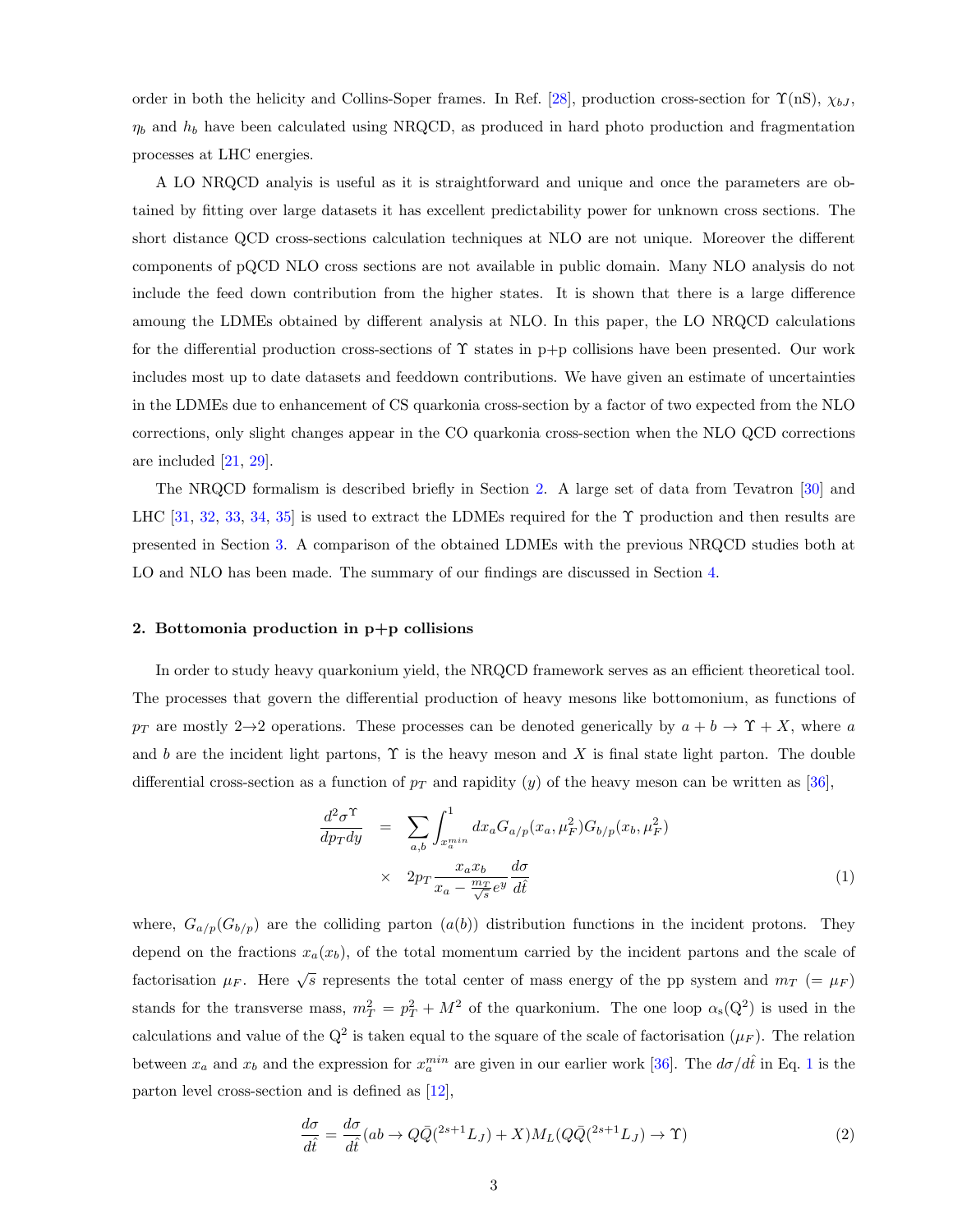| Meson from            |                |                       |                       |                 | $\operatorname{Meson}$ to |                       |                       |                       |                |
|-----------------------|----------------|-----------------------|-----------------------|-----------------|---------------------------|-----------------------|-----------------------|-----------------------|----------------|
|                       | $\Upsilon(3S)$ | $\chi_{b0}(2{\rm P})$ | $\chi_{b1}(2{\rm P})$ | $\chi_{b2}(2P)$ | $\Upsilon(2S)$            | $\chi_{b0}(1{\rm P})$ | $\chi_{b1}(1{\rm P})$ | $\chi_{b2}(1{\rm P})$ | $\Upsilon(1S)$ |
| $\chi_{b0}(3{\rm P})$ | $0.005\,$      |                       |                       |                 | $\,0.002\,$               |                       |                       |                       | $\rm 0.002$    |
| $\chi_{b1}(3{\rm P})$ | $\rm 0.104$    |                       |                       |                 | $\rm 0.037$               |                       |                       |                       | $\,0.038\,$    |
| $\chi_{b2}(3{\rm P})$ | $\,0.061\,$    |                       |                       |                 | $\rm 0.019$               |                       |                       |                       | $\rm 0.019$    |
| $\Upsilon(3S)$        |                | $0.131\,$             | 0.126                 | $\,0.059\,$     | $\rm 0.199$               | $\rm 0.003$           | 0.0017                | 0.019                 | $0.066\,$      |
| $\chi_{b0}(2P)$       |                |                       |                       |                 | $\,0.014\,$               |                       |                       |                       | $\,0.004\,$    |
| $\chi_{b1}(2{\rm P})$ |                |                       |                       |                 | $\rm 0.199$               |                       |                       |                       | $\,0.092\,$    |
| $\chi_{b2}(2P)$       |                |                       |                       |                 | $0.106\,$                 |                       |                       |                       | $0.070\,$      |
| $\Upsilon(2S)$        |                |                       |                       |                 |                           | $\,0.038\,$           | $0.0715\,$            | 0.069                 | $0.260\,$      |
| $\chi_{b0}(1{\rm P})$ |                |                       |                       |                 |                           |                       |                       |                       | $\rm 0.019$    |
| $\chi_{b1}(1{\rm P})$ |                |                       |                       |                 |                           |                       |                       |                       | $\rm 0.352$    |
| $\chi_{b2}(1{\rm P})$ |                |                       |                       |                 |                           |                       |                       |                       | $0.180\,$      |
|                       |                |                       |                       |                 |                           |                       |                       |                       |                |

Table 1: Necessary and pertinent branching fractions for bottomonia family [26, 42].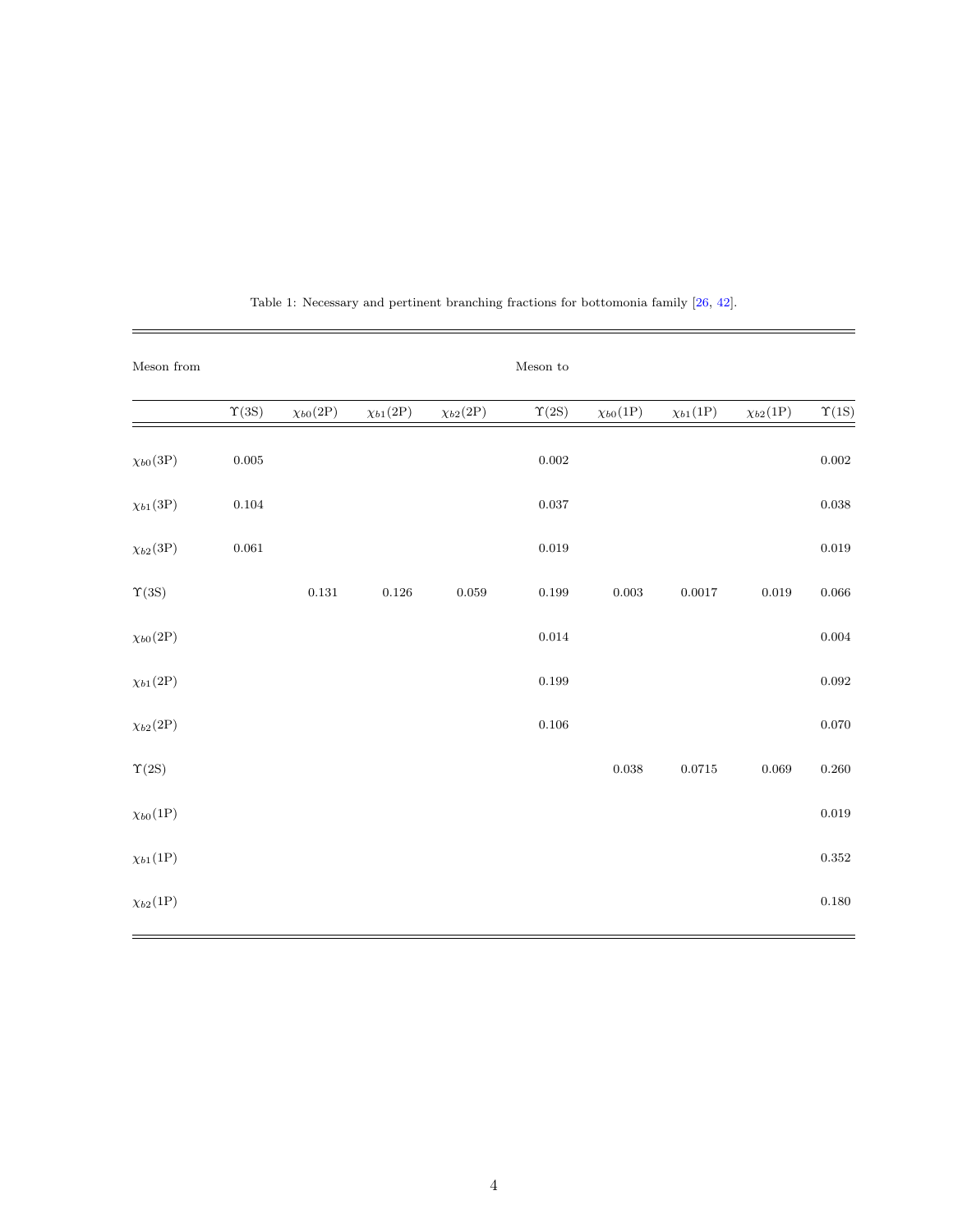| Direct Contributions                                                                                            | Feed down contributions<br>from higher s-wave states                                                           | Feed down contributions<br>from higher p-wave states                            |
|-----------------------------------------------------------------------------------------------------------------|----------------------------------------------------------------------------------------------------------------|---------------------------------------------------------------------------------|
| $M_L(b\bar{b}([{}^3S_1]_1) \rightarrow \Upsilon(3S))$                                                           | $M_L(b\bar{b}([{}^3S_1]_1) \to \Upsilon(3S,2S))$                                                               | $M_L(b\bar{b}([{}^3P_0]_1) \to \chi_{b0}(1P))$                                  |
| $=4.3 \text{ GeV}^3$                                                                                            | $=4.3, 4.5 \text{ GeV}^3$                                                                                      | $=0.100 m_h^2$ GeV <sup>3</sup>                                                 |
| $M_L(b\bar{b}([{}^3S_1]_1) \rightarrow \Upsilon(2S))$<br>$=4.5 \text{ GeV}^3$                                   | $M_L(b\bar{b}([{}^3S_1]_8) \to \Upsilon(3S,2S))$                                                               | $M_L(b\bar{b}([{}^3S_1]_8) \to \chi_{b0}(1P))$<br>$=0.0094 \text{ GeV}^3$       |
| $M_L(b\bar{b}([{}^3S_1]_1) \rightarrow \Upsilon(1S))$<br>$=10.9 \text{ GeV}^3$                                  | $M_L(b\bar{b}([{}^1S_0]_8) \to \Upsilon(3S,2S))$                                                               | $M_L(b\bar{b}([{}^3P_0]_1) \to \chi_{b0}(2P))$<br>$=0.100 m_h^2 \text{ GeV}^3$  |
| $M_L(b\bar{b}([{}^3S_1]_8) \rightarrow \Upsilon(nS))$                                                           | $M_L(b\bar{b}([{}^3P_0]_8) \to \Upsilon(3S, 2S))$                                                              | $M_L(b\bar{b}([{}^3S_1]_8) \to \chi_{b0}(2P))$<br>$=0.0109 \text{ GeV}^3$       |
| $M_L(b\bar{b}([{}^1S_0]_8) \rightarrow \Upsilon(nS))$                                                           | $M_L(b\bar{b}([{}^3P_1]_8) \to \Upsilon(3S,2S))$<br>$=3M_L(b\bar{b}([{}^3P_0]_8) \rightarrow \Upsilon(3S,2S))$ | $M_L(b\bar{b}([{}^3P_0]_1) \to \chi_{b0}(3P))$<br>$= 0.100 m_b^2 \text{ GeV}^3$ |
| $M_L(b\bar{b}([{}^3P_0]_8) \rightarrow \Upsilon(nS))$                                                           | $M_L(b\bar{b}([{}^3P_2]_8) \to \Upsilon(3S,2S))$<br>$=5M_L(b\bar{b}([{}^3P_0]_8) \rightarrow \Upsilon(3S,2S))$ | $M_L(b\bar{b}([{}^3S_1]_8) \to \chi_{b0}(3P))$<br>$=0.0069 \text{ GeV}^3$       |
| $M_L(b\bar{b}([{}^3P_1]_8) \rightarrow \Upsilon(nS))$<br>$3M_L(b\bar{b}([{}^3P_0]_8) \rightarrow \Upsilon(nS))$ |                                                                                                                |                                                                                 |
| $M_L(b\bar{b}([{}^3P_2]_8) \rightarrow \Upsilon(nS))$<br>$5M_L(b\bar{b}([{}^3P_0]_8) \rightarrow \Upsilon(nS))$ |                                                                                                                |                                                                                 |

Table 2: CS and CO elements for  $\Upsilon$  family, obtained theoretically/extracted using experimental data [22, 25].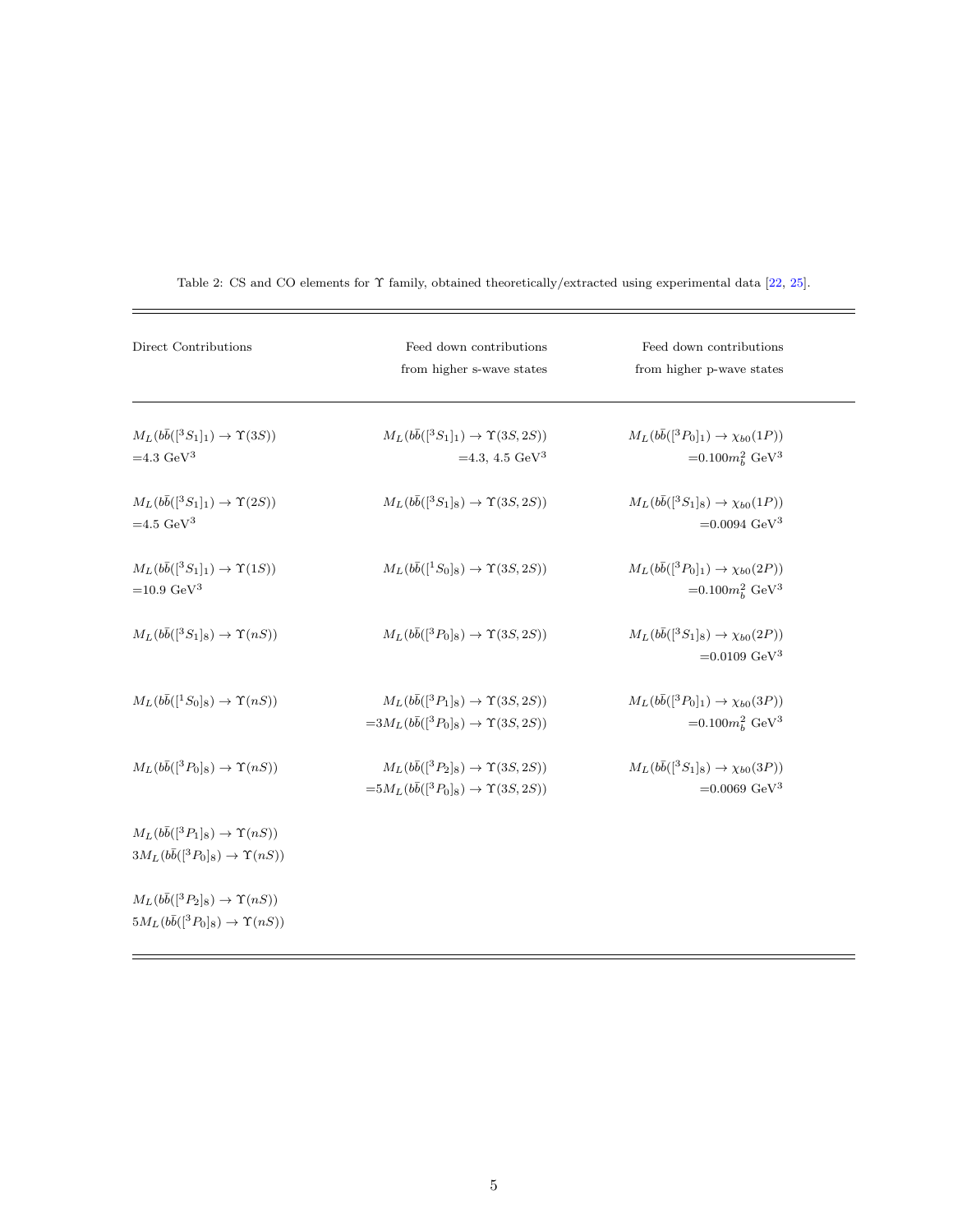The first term in RHS is the short distance contribution, that corresponds to the  $QQ$  pair production in specific colour and spin configuration and is calculable using perturbative QCD (pQCD) [20, 37, 38, 39, 40, 41]. The other term in the RHS of Eq.(2) is the Long Distance Matrix Element (LDME) and refers to the probability of the  $Q\bar{Q}$  state to convert into a quarkonium state. They are determined by contrasting with experimental observations.

The NRQCD formalism provides an adequate procedure to estimate a quantity as an expansion in heavy quark relative velocity, v inside  $Q\bar{Q}$  bound state. The LDME in Eq.(2) do scale with definitive power in v. The quarkonium yield depends on the  ${}^{3}S_{1}^{[1]}$  and  ${}^{3}P_{J}^{[1]}$  $J_J^{[1]}(J=0,1,2)$  CS states and  ${}^{1}S_0^{[8]}, {}^{3}S_1^{[8]}$  and  ${}^{3}P_J^{[8]}$  CO states in the limit  $v \ll 1$ . The superscripts in square brackets represent the colour structure of the bound state, 1 for the CS and 8 for the CO. The direct production cross-section for Υ in differential form can thus be expressed as the sum of all contributions,

$$
d\sigma(\Upsilon(nS)) = d\sigma(Q\overline{Q}([{}^3S_1]_1))M_L(Q\overline{Q}([{}^3S_1]_1) \to \Upsilon(nS))
$$
  
+ 
$$
d\sigma(Q\overline{Q}([{}^1S_0]_8))M_L(Q\overline{Q}([{}^1S_0]_8) \to \Upsilon(nS))
$$
  
+ 
$$
d\sigma(Q\overline{Q}([{}^3S_1]_8))M_L(Q\overline{Q}([{}^3S_1]_8) \to \Upsilon(nS))
$$
  
+ 
$$
d\sigma(Q\overline{Q}([{}^3P_0]_8))M_L(Q\overline{Q}([{}^3P_0]_8) \to \Upsilon(nS))
$$
  
+ 
$$
d\sigma(Q\overline{Q}([{}^3P_1]_8))M_L(Q\overline{Q}([{}^3P_1]_8) \to \Upsilon(nS))
$$
  
+ 
$$
d\sigma(Q\overline{Q}([{}^3P_2]_8))M_L(Q\overline{Q}([{}^3P_2]_8) \to \Upsilon(nS))
$$
  
+ ... (3)

The dots include terms having contributions in higher powers of  $v$ .



Figure 1: The NRQCD calculations of production cross-section of  $\Upsilon(3S)$  in p+p collisions at  $\sqrt{s} = 7$  TeV in central rapidities, as a function of transverse momentum compared with the measured data at CMS [32] and ATLAS [33] experiment.

The contributions from CS- $[{}^3P_J]_1$  and CO- $[{}^3S_1]_8$  states are in the same order of v for the p-wave bound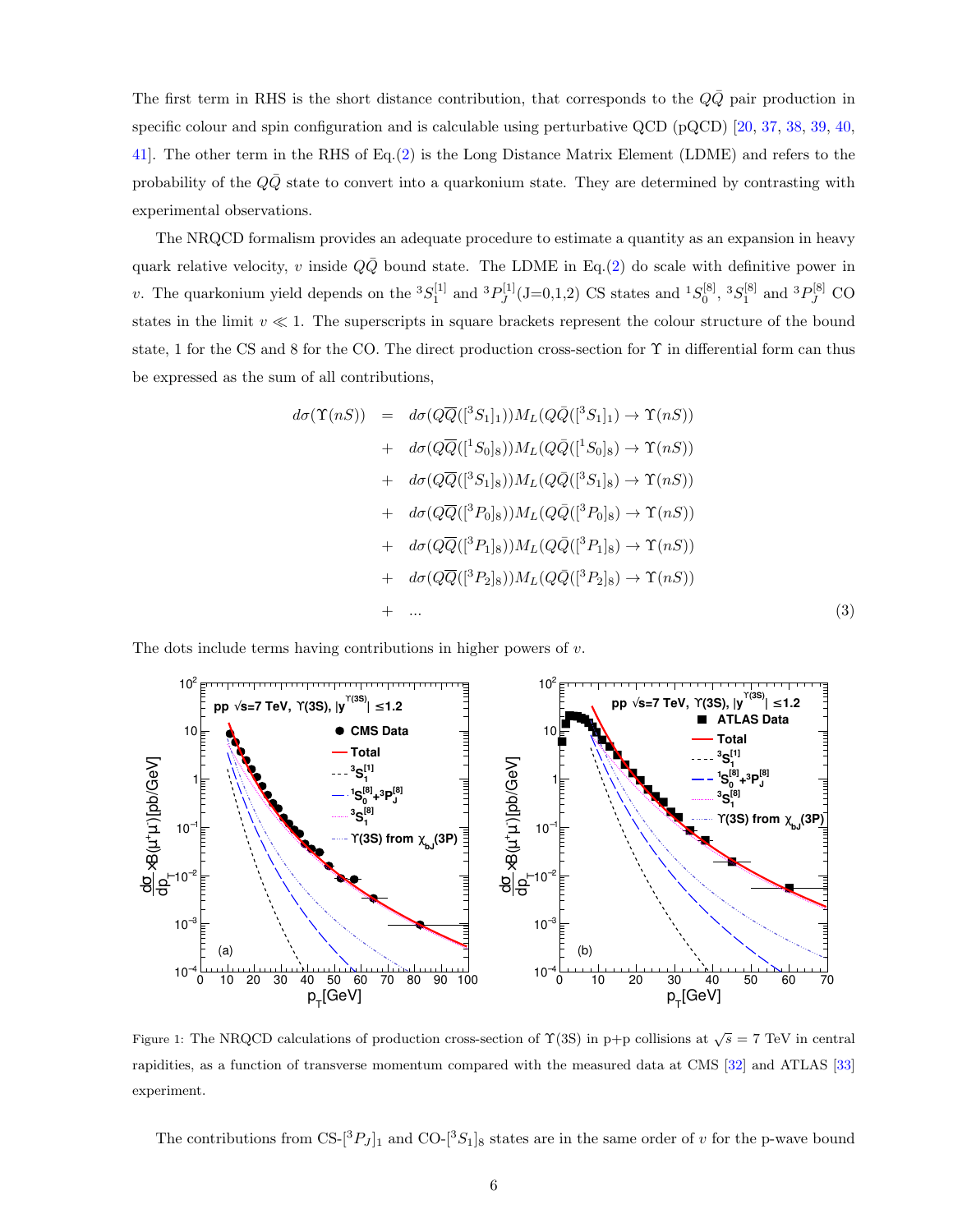states,  $\chi_b(n)$ . The angular momentum barriers of the p-wave states are held responsible for that to happen and thereby making them important enough to be considered. The differential cross-section for  $\chi_b$ production henceforth is given by,

$$
d\sigma(\chi_{bJ}(1P)) = d\sigma(Q\overline{Q}([{}^3P_J]_1))M_L(Q\overline{Q}([{}^3P_J]_1) \to \chi_{bJ}(1P))
$$
  
+ 
$$
d\sigma(Q\overline{Q}[^3S_1]_8))M_L(Q\overline{Q}([{}^3S_1]_8) \to \chi_{bJ}(1P))
$$
  
+ ... (4)

The experimental observations of Υ production at LHC energies, not only have contributions from direct yield, but also consist of feed downs from decay of heavier bottomonia states. The corresponding branching fractions are provided in Table 1.



Figure 2: The NRQCD calculations of production cross-section of  $\Upsilon(3S)$  in p+p collisions at  $\sqrt{s} = 7$  TeV in forward rapidities, as a function of transverse momentum compared with the measured data at ATLAS [33] and CMS [34] experiments.

We require both CS and CO matrix elements in order to get theoretical predictions for the production of bottomonia at the Tevatron and LHC energies. The corresponding expressions and numerical values for CS states are obtained from Ref. [20]. The CO states, on the other hand, cannot be directly connected to the non-relativistic wavefunctions of heavy mesons, as these are associated with a higher Fock state. Experimentally measured data sets are therefore employed to obtain them as in Refs. [20, 40, 41]. The CS operators along with their theoretical values and the CO operators to be fitted are listed in Table 2, where,  $n=1,2,3$ . For the CO elements related to p-wave states, needed as the feed down contributions, we have used values obtained by Ref. [22, 25] for the present purpose. In our calculations, we have used CT14LO parametrisation [43] for parton distribution functions and the bottom quark mass  $m_b$  is taken to be 4.88 GeV. The short distance cross-sections for  $[^1S_0]_8$  and  $[^3P_J]_8$  states having similar  $p_T$  dependencies, the corresponding distributions become sensitive upto a linear combination of their LDMEs. We therefore take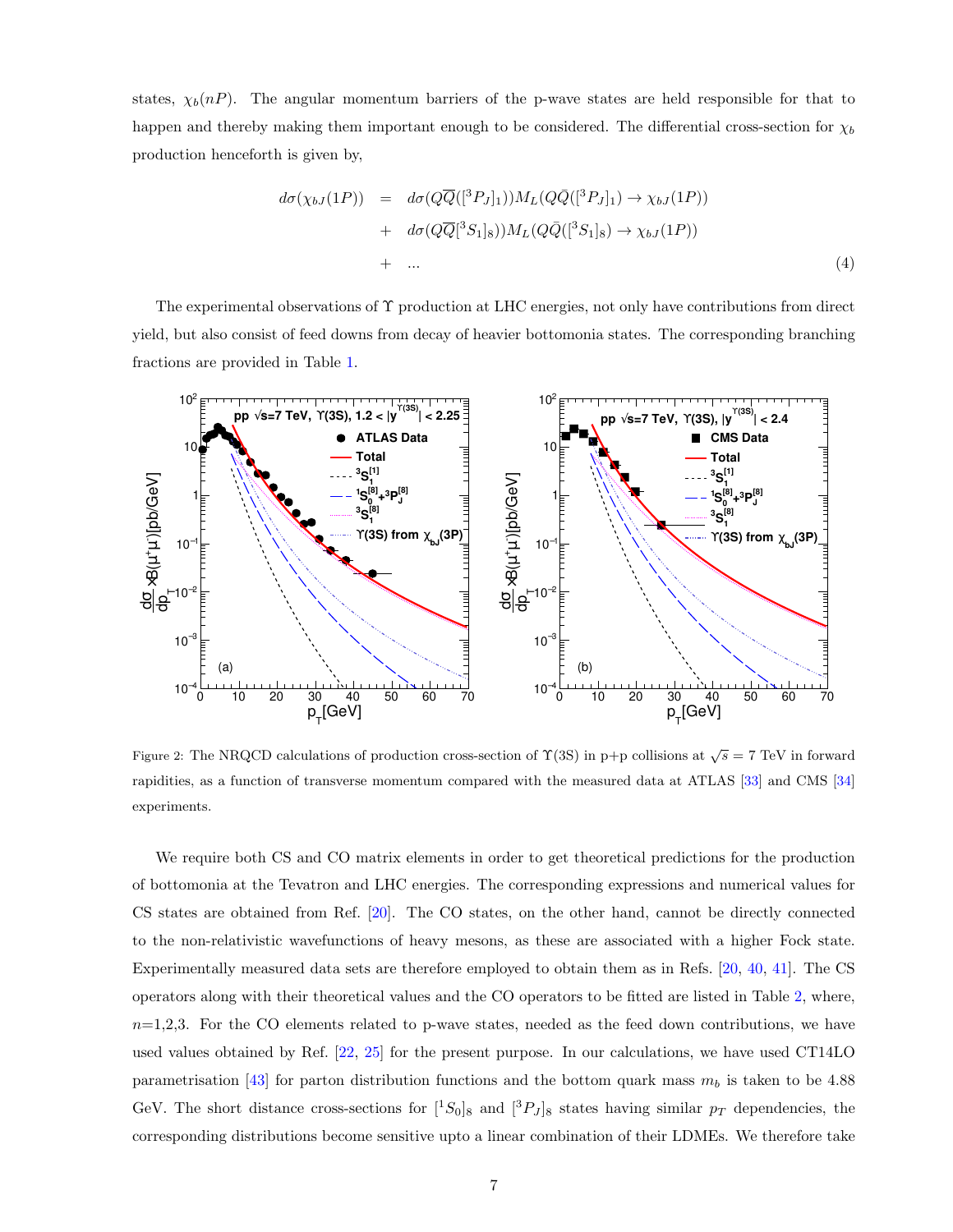| Ref. (LO/NLO)  | PDF           | $m_b$ | $M_L(b\bar{b}([{}^3S_1]_1$ | $M_L(b\bar{b}([{}^3S_1]_8$   | $M_L(b\bar{b}([{}^1S_0]_8,$            | $p_T$ -cut     |
|----------------|---------------|-------|----------------------------|------------------------------|----------------------------------------|----------------|
|                |               |       | $\rightarrow \Upsilon(3S)$ | $\rightarrow \Upsilon(3S)$   | $[{}^3P_0]_8 \rightarrow \Upsilon(3S)$ |                |
|                |               | (GeV) | $(GeV^3)$                  | $(GeV^3)$                    | $(GeV^3)$                              | GeV/c          |
|                |               |       |                            |                              |                                        |                |
| present $(LO)$ | CT14LO        | 4.88  | 4.3                        | $0.0547 \pm 0.0007 \pm 0036$ | $0.0054 \pm 0.0005 \pm 0.0021$         | 8              |
| $[19]$ (LO)    | CTEQ4L        | 4.88  | 3.54                       | $0.099 \pm 0.011$            | $\boldsymbol{0}$                       | $\,2$          |
|                |               |       |                            | $0.091 \pm 0.015$            | $\mathbf{0}$                           | $\overline{4}$ |
|                |               |       |                            | $0.068 \pm 0.011$            | $\boldsymbol{0}$                       | $\,8\,$        |
|                |               |       |                            |                              |                                        |                |
| $[20]$ (LO)    | CTEQ5L        | 4.77  | $4.3 \pm 0.9$              | $0.036 \pm 0.019$            | $0.0108 \pm 0.0086$                    | $\,8\,$        |
|                |               |       |                            | $0.039 \pm 0.017$            | $0.0342 \pm 0.0276$                    |                |
|                |               |       |                            |                              |                                        |                |
|                | <b>MRSTLO</b> | 4.77  | $4.3 \pm 0.9$              | $0.037 \pm 0.021$            | $0.0150 \pm 0.0098$                    | $\,8\,$        |
|                |               |       |                            | $0.041 \pm 0.019$            | $0.0474 \pm 0.0312$                    |                |
|                |               |       |                            |                              |                                        |                |
| $[21]$ (NLO)   | CTEQ6M        | 5.18  | 1.128                      | $0.03250 \pm 0.00876$        | $0.000920 \pm 0.000968$                |                |
| $[22]$ (LO)    | MSTW08LO      | 4.88  | 4.3                        | $0.0513 \pm 0.0085$          | $0.0002 \pm 0.0062$                    |                |
|                |               |       |                            |                              |                                        |                |
| $[24]$ (NLO)   | CTEQ6M        | 5.18  | 1.128                      | $0.0271 \pm 0.0013$          | $0.00956 \pm 0.00476$                  | $\,8\,$        |
|                |               |       |                            |                              |                                        |                |
| $[25]$ (NLO)   | CTEQ6M        | 5.18  | 1.128                      | $0.0132 \pm 0.0020$          | $-0.00520 \pm 0.00518$                 | 8              |

Table 3: Comparison of CS elements and CO LDMEs extracted from fitting with experimental data using NRQCD formalism for  $\Upsilon(3S)$ .

resort to a linear combination following Ref. [36] as,

$$
M_L(b\bar{b}([{}^1S_0]_8, [{}^3P_0]_8) \to \Upsilon(nS)) =
$$
  

$$
\frac{M_L(b\bar{b}([{}^1S_0]_8) \to \Upsilon(nS))}{5} + \frac{3M_L(b\bar{b}([{}^3P_0]_8) \to \Upsilon(nS))}{m_b^2}.
$$

## 3. Results and discussions

We first start with the production of  $\Upsilon(3S)$  which has feed down contributions only from  $\chi_b(3P)$ . As described, the expressions and the values for the colour-singlet elements can be obtained by solving the non-relativistic wavefunctions [40]. The CO LDMEs on the other hand, cannot be connected to the nonrelativistic wavefunctions of  $b\bar{b}$ . The measured data sets from different experimental collaborations are thus used to constrain them.

Figure 1 shows the NRQCD calculations of production cross-section of  $\Upsilon(3S)$  in p+p collisions as a function of transverse momentum compared with the measured data in CMS [32] and ATLAS [33] detectors at LHC in central rapidities. Figure 1 and all subsequent figures are normalized by corresponding rapidity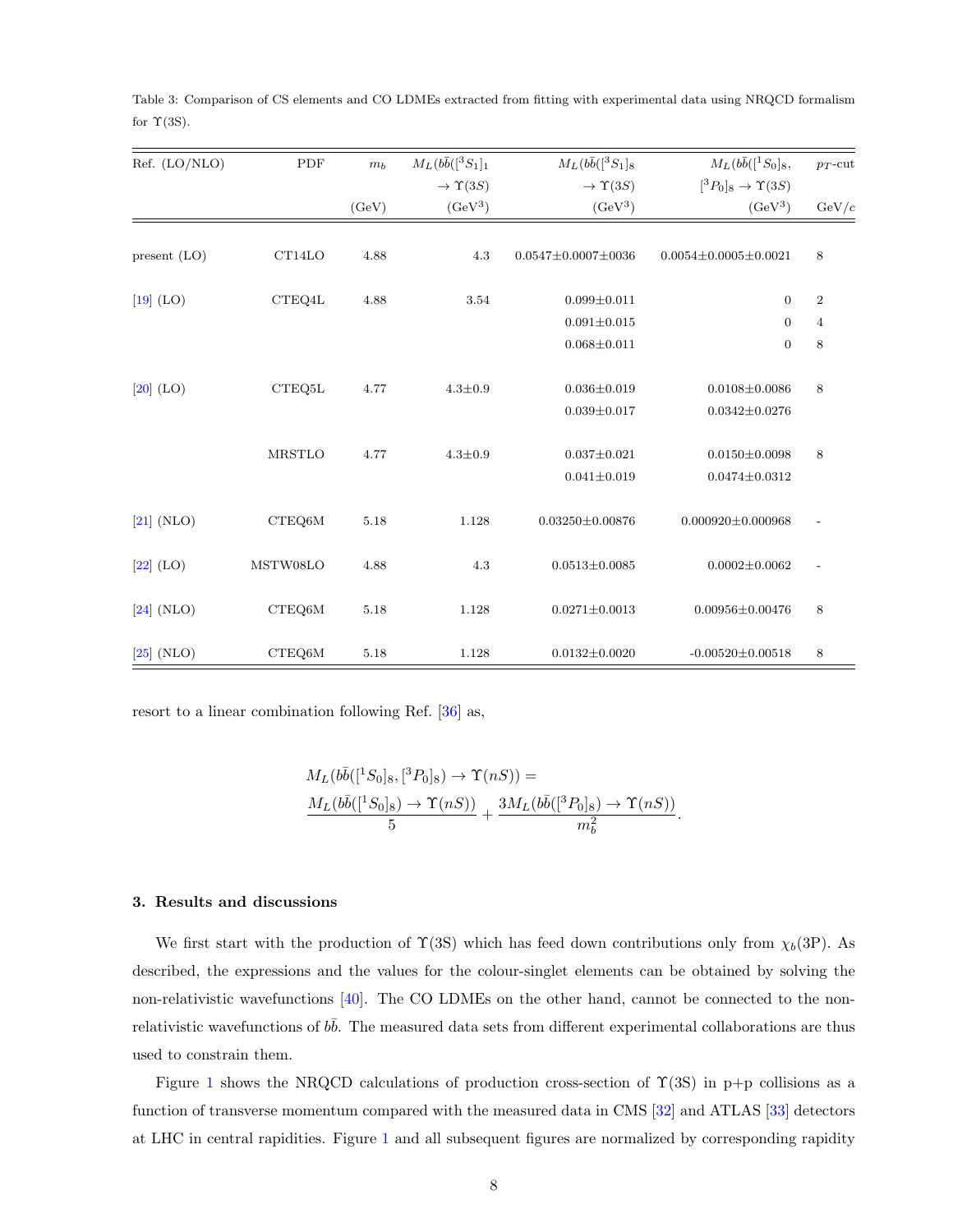

Figure 3: The NRQCD calculations of production cross-section of  $\Upsilon(3S)$  in p+p collisions at  $\sqrt{s} = 13$  TeV in central and forward rapidities, as a function of transverse momentum compared with the measured data at CMS [35] experiment.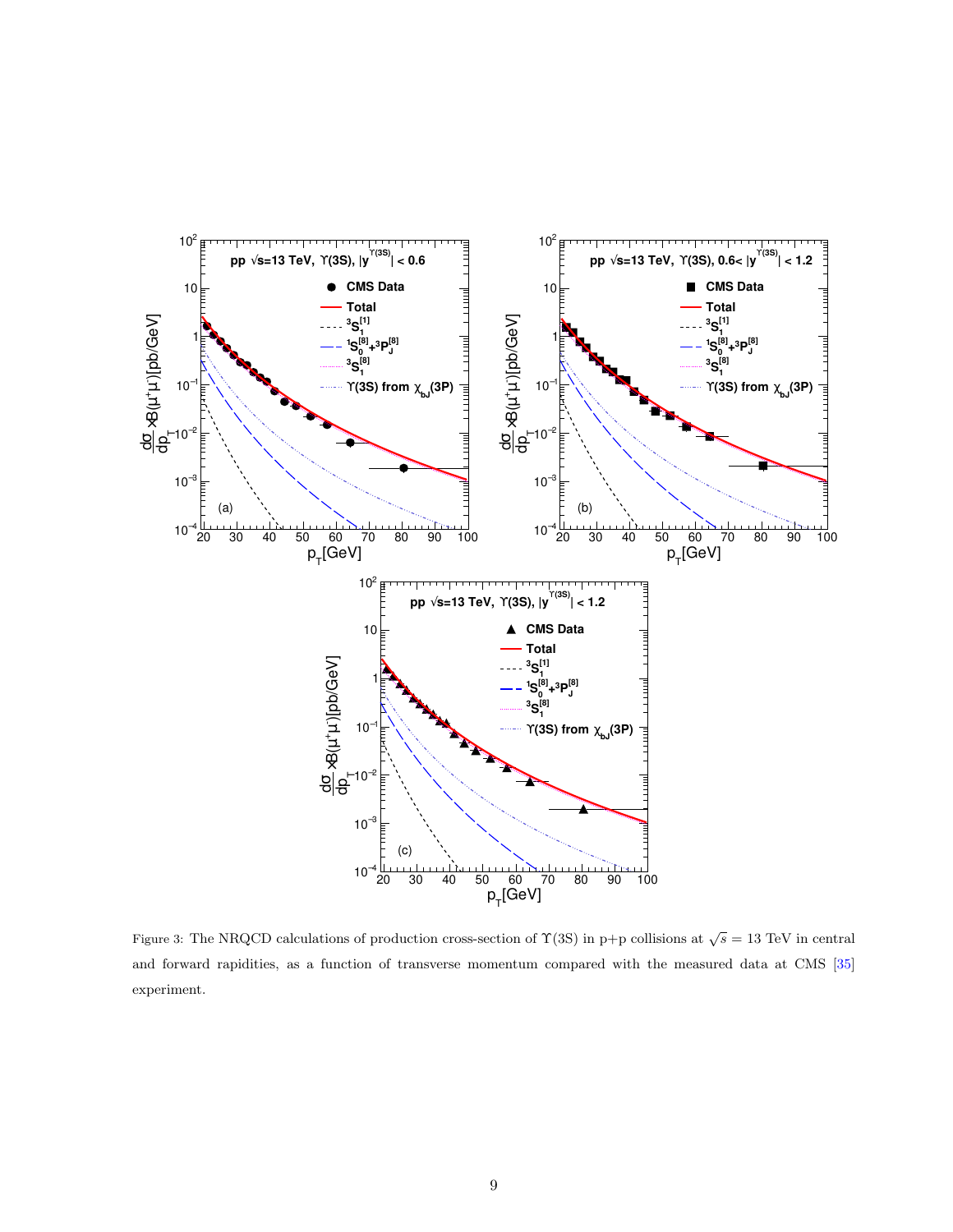

Figure 4: The NRQCD calculations of production cross-section of  $\Upsilon(3S)$  in p +p collisions at  $\sqrt{s} = 1.8$  TeV and p+p collisions at 7 TeV in forward rapidities, as a function of transverse momentum compared with the measured data at CDF [30] and LHCb [31] experiment.

intervals. In Figure 2, similar comparisons have been shown with data for  $1.2 < |y| < 2.25$  and  $|y| <$ 2.4 measured at ATLAS [33] and CMS [34] detectors respectively. Figure 3 corresponds to CMS [35] measurements at  $\sqrt{s} = 13$  TeV for rapidities,  $|y| < 0.6$ ,  $0.6 < |y| < 1.2$  and  $|y| < 1.2$ , whereas in Figure 4 we have used measurements from CDF [30] collaboration in p + $\bar{p}$  at  $\sqrt{s} = 1.8$  TeV with  $|y| < 0.4$  as well as that from LHCb [31] collaboration in p+p collisions at  $\sqrt{s} = 7$  TeV with rapidities  $2.0 < y < 2.5$ . The LDMEs are obtained by a combined fit using all the aforesaid datasets. The  $\chi^2$ /ndof is ∼ 4 for the combined fitting. To estimate the uncertainty in the LDMEs following study is performed by varying two parameters of the calculation

- i We extracted an estimate of uncertainties in the LDMEs due to enhancement of color singlet cross-section of quarkonia by around a factor of two expected from NLO corrections [21, 29].
- ii We changed the mass of the bottom quark to 4.77 GeV from 4.88 GeV and recalculated the short distance cross-sections. LDMEs are then extracted using these cross-sections. This value of the mass is motivated by the use of several groups earlier in their calculations [20, 24].

Both of these uncertainties are then added in quadrature and quoted with the LDME values. Table 3 contains LDMEs for  $\Upsilon(3S)$  extracted in present analysis in comparison with different other results. Here the first error is due to the fitting and the second error is obtained by the uncertainty study. Our result for the matrix element  $M_L(b\bar{b}([{}^3S_1]_8))$  shows a close proximity with LO analysis of Ref. [20, 22]. In our work, we have considered a linear combination of the other two colour octet LDMEs in the form of  $\frac{M_L([{}^1S_0]_8)}{5} + \frac{3M_L([{}^1S_0]_8)}{m_h^2}$  $\frac{(1 - F_0)8j}{m_b^2},$ same as that done in Ref. [22]. There have been different ways to treat the colour octet LDMEs in the literature. In Ref. [19], the authors have taken this combination as  $M_L($ [<sup>1</sup> $S_0$ ]<sub>8</sub> $) + \frac{5M_L($ [ $^3P_0]_8)}{m_b^2}$ . In Ref. [20], these two matrix elements,  $M_L([{}^1S_0]_8)$  and  $\frac{5M_L([{}^3P_0]_8)}{m_b^2}$  have been extracted separately using two different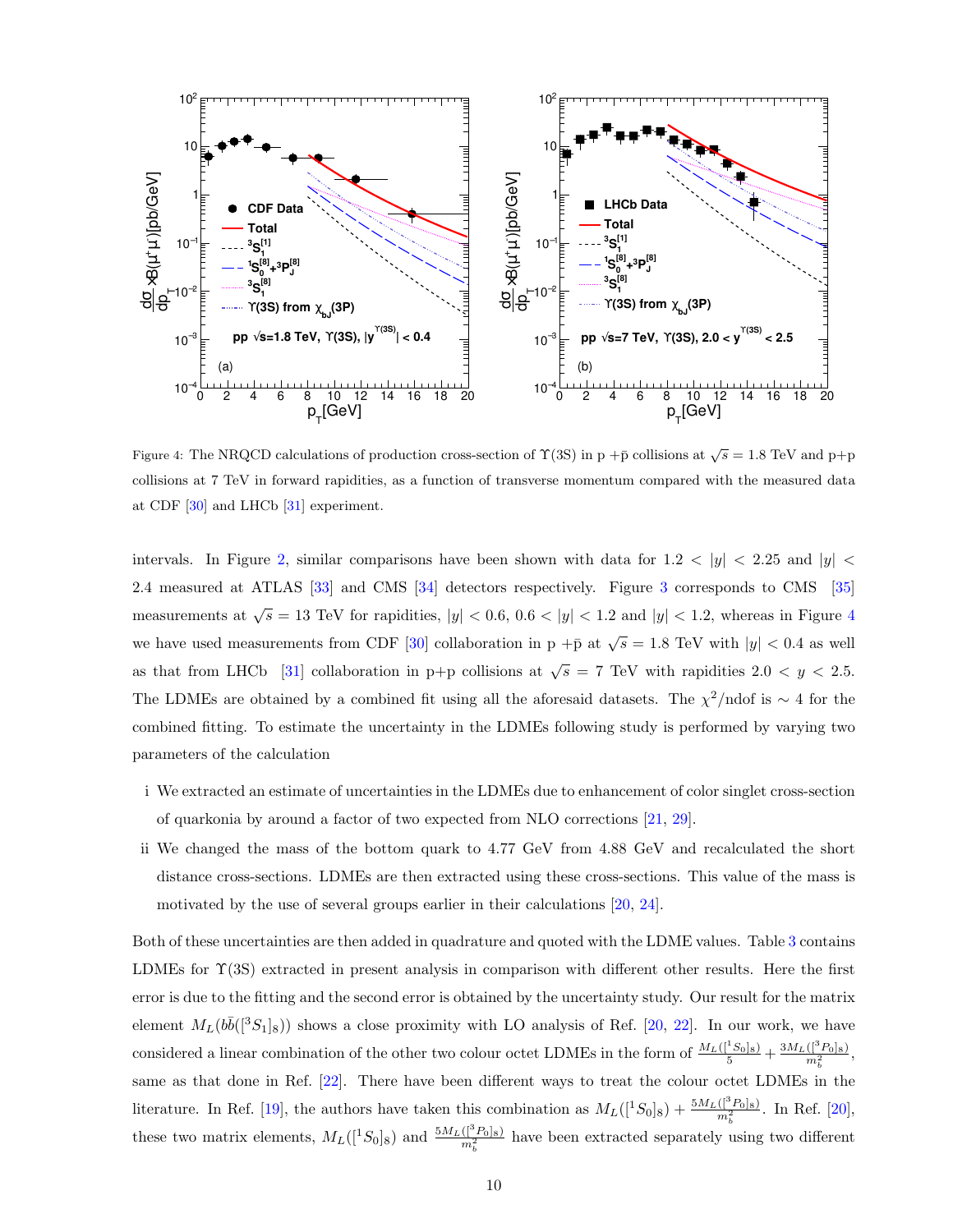

Figure 5: The NRQCD calculations of production cross-section of  $\Upsilon(2S)$  in p+p collisions at  $\sqrt{s} = 7$  TeV in central and forward rapidities, as a function of transverse momentum compared with the measured data at CMS [34] and ATLAS [33] experiments.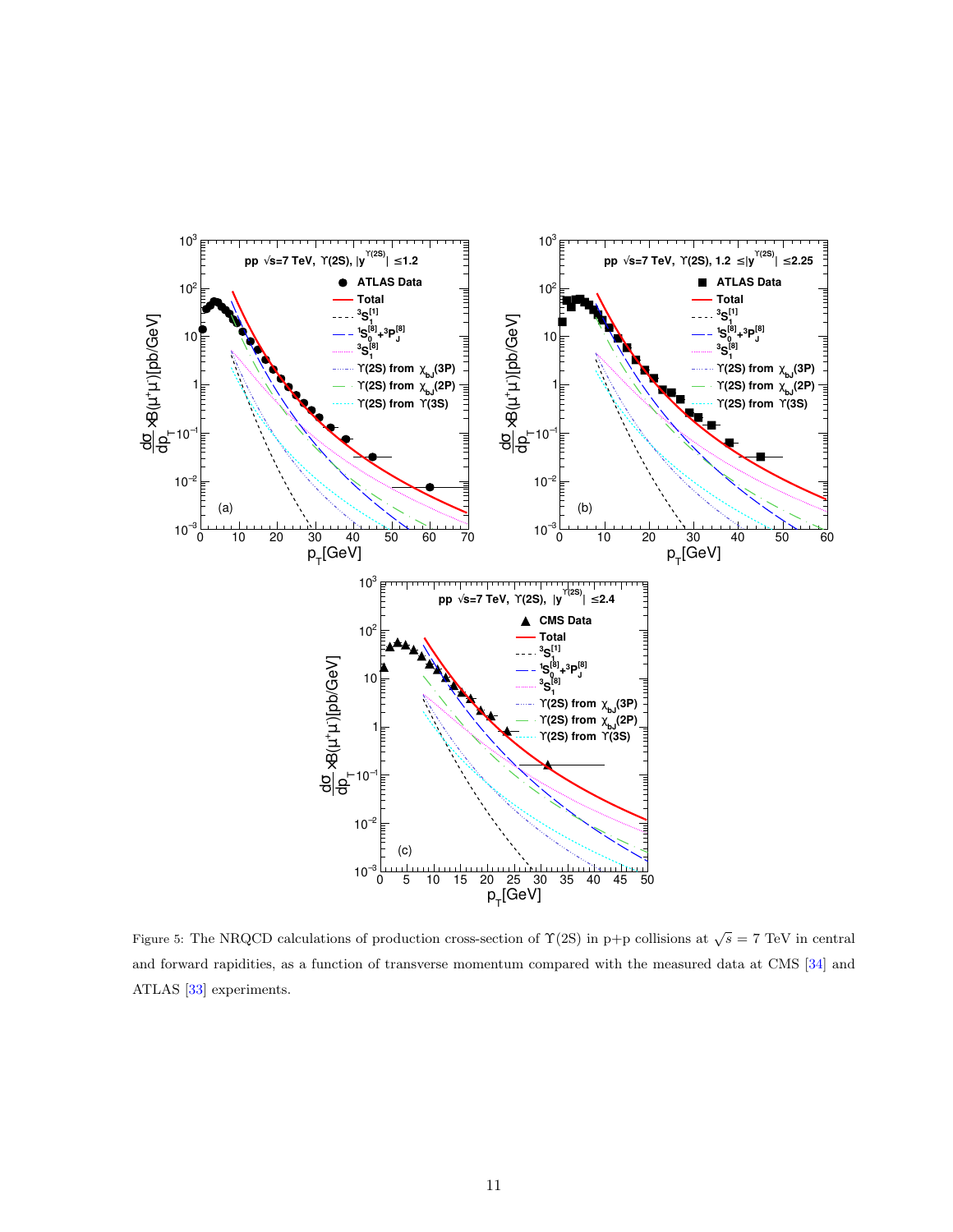

Figure 6: The NRQCD calculations of production cross-section of  $\Upsilon(2S)$  in p+p collisions at  $\sqrt{s} = 13$  TeV in central and forward rapidities, as a function of transverse momentum compared with the measured data at CMS [35] experiment.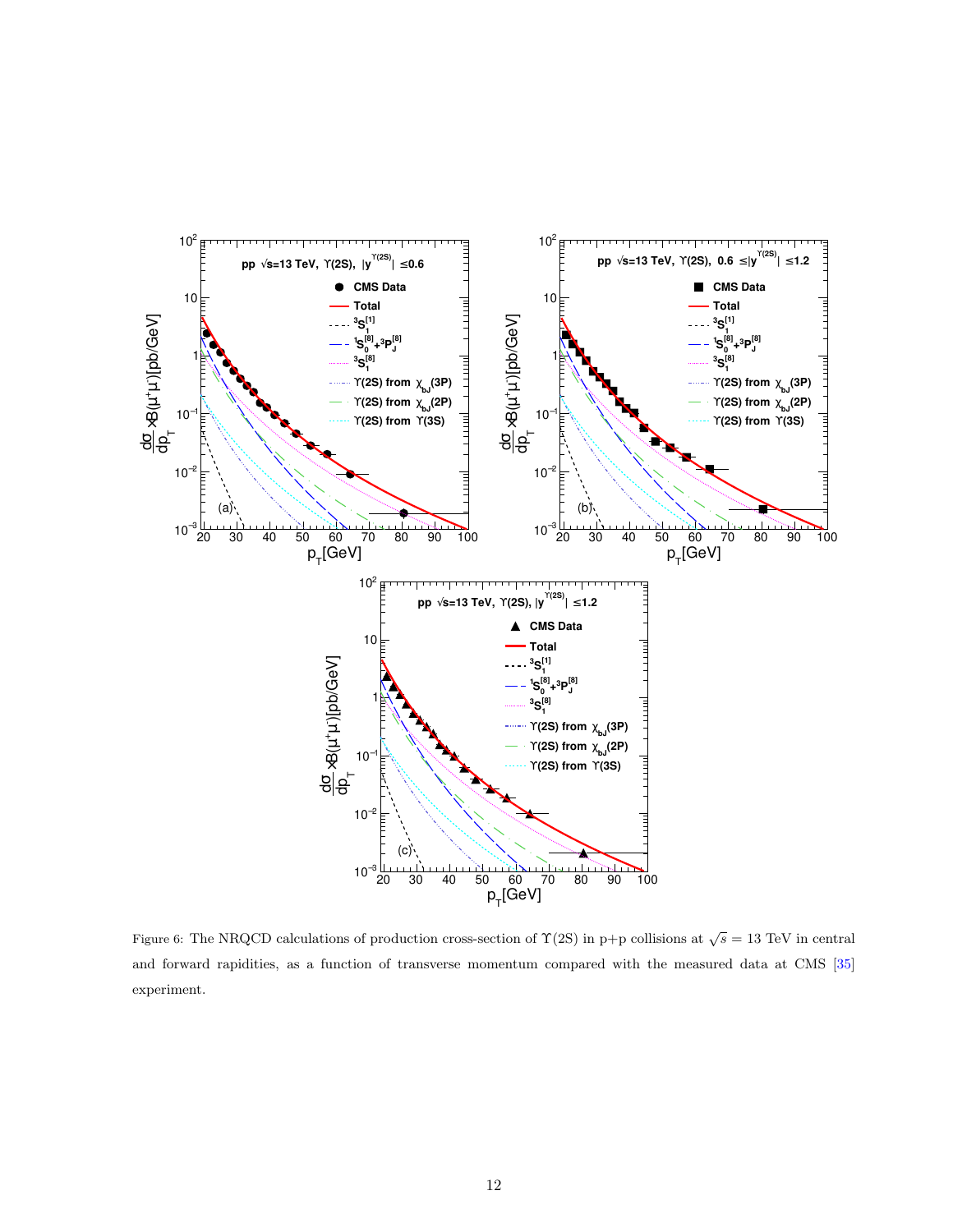

Figure 7: The NRQCD calculations of production cross-section of  $\Upsilon(1S)$  in p+p collisions at  $\sqrt{s} = 7$  TeV in central and forward rapidities, as a function of transverse momentum compared with the measured data at ATLAS [33] and CMS [34] experiments.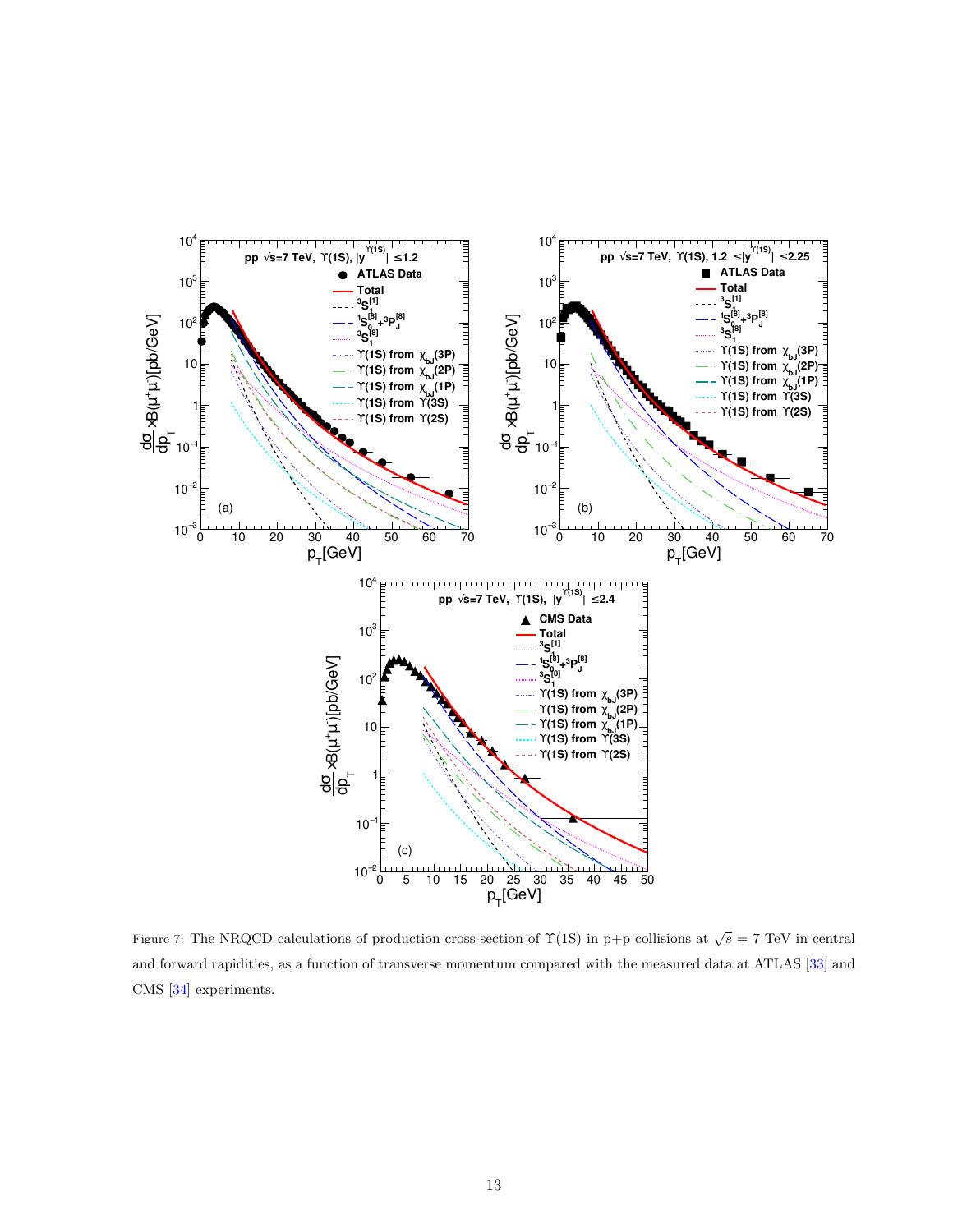

Figure 8: The NRQCD calculations of production cross-section of  $\Upsilon(1S)$  in p+p collisions at  $\sqrt{s} = 13$  TeV in central and forward rapidities, as a function of transverse momentum compared with the measured data at CMS [35] experiment.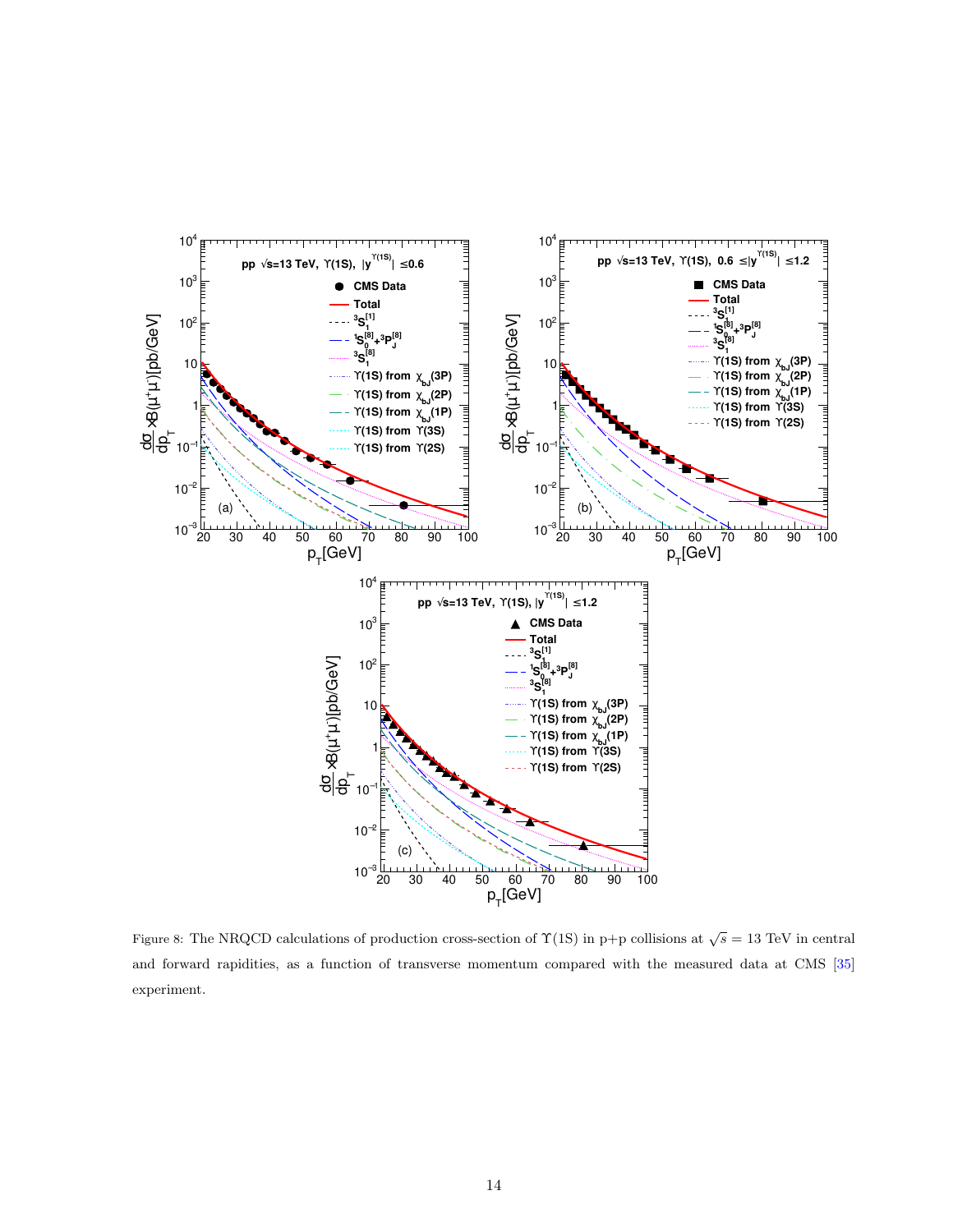PDFs. In each case however, they have extracted either of the two parameters considering the other to be vanishing. The work in Ref. [21] concentrates only on S-wave colour states. In Refs. [24, 25], the parameters,  $M_L([{}^1S_0]_8)$  and  $\frac{M_L([{}^3P_0]_8)}{m_b^2}$  have been extracted separately altogether. On the other hand in Ref. [26], the authors have considered different combinations of colour octet states to fit with the experimental data with NRQCD at LO and NLO using CTEQ6L1 and CTEQ6M PDFs respectively with  $m_b=4.75$  GeV and  $[^3S_1]_1 = 3.54 \text{ GeV}^3$ . Their extracted parameters are,

$$
M_{0,r_0} = [{}^1S_0]_8 + \frac{r_0}{m_b^2} [{}^3P_0]_8 = 0.0283 \pm 0.0007 \text{ GeV}^3
$$
  

$$
M_{1,r_1} = [{}^3S_1]_8 + \frac{r_1}{m_b^2} [{}^3P_0]_8 = 0.0083 \pm 0.0002 \text{ GeV}^3
$$
 (5)

with  $r_0 = 3.8$  and  $r_1 = -0.52 \text{ GeV}^2$ .

After fixing the  $\Upsilon(3S)$  yield, we next consider  $\Upsilon(2S)$  production that has feed down contributions from  $\Upsilon(3S)$ ,  $\chi_b(3P)$  and  $\chi_b(2P)$  states along with the direct production. The corresponding branching fractions for the feed down sectors are given in Table 1. We have used our extracted values of the  $\Upsilon(3S)$  LDMEs for the feed down contributions from the  $\Upsilon(3S)$ . To include the  $\chi_b(n)$  states feed down LDMEs are obtained from Ref. [22, 25].

In Fig 5, we have shown our NRQCD predictions of production cross-sections for  $\Upsilon(2S)$  in p+p collisions as functions of  $p_T$  along with the measured data in CMS [34] and ATLAS [33] detectors at central and forward rapidities. All the contributions alongwith feed down ones are displayed separately. Fig. 6 describes the same alongwith the data from CMS detector at 13 TeV for both central and forward rapidities. Our results of CO LDMEs for  $\Upsilon(2S)$  have been given in Table 4 along with existing results from different other groups. Our value for  $M_L(b\bar{b}([{}^3S_1]_8 \rightarrow \Upsilon(2S))$  is in agreement with the values from other groups also  $M_L(b\bar{b}([{}^1S_0]_8, [{}^3P_0]_8 \to \Upsilon(2S))$  does not have negative value (which is unphysical) unlike some other groups. The inclusion of 13 TeV data along with the incorporation of feed down from  $\chi_b(3P)$ , is expected to give better constrains of LDMEs.

In [19, 20, 22, 24, 25, 26], authors have considered different combinations of CO LDMEs that has already been described. In Ref. [26], the extracted parameters for  $\Upsilon(2S)$  are,

$$
M_{0,r_0} = 0.0607 \pm 0.0108 \text{ GeV}^3
$$
  

$$
M_{1,r_1} = 0.0108 \pm 0.0020 \text{ GeV}^3
$$

with  $[3S_1]_1=4.63 \text{ GeV}^3$  and the values of  $r_0$  and  $r_1$  are same as given before. The  $\chi^2$ /ndof for the combined fit in our analysis is  $\sim 3$ .

Having completed  $\Upsilon(3S)$  and  $\Upsilon(2S)$  parts, we now move on to explore  $\Upsilon(1S)$ . Alongwith the direct yield, it has feed down contributions from higher S-wave states like  $\Upsilon(3S)$  and  $\Upsilon(2S)$ , as well as P-wave states like  $\chi_b(3P)$ ,  $\chi_b(2P)$  and  $\chi_b(1P)$ . The associated branching functions are provided in Table 1. The extracted CO-LDMEs for  $\Upsilon(3S)$  and  $\Upsilon(2S)$  are used for feed down contributions, whereas the LDMEs for the  $\chi_b(n)$  states have been taken from Ref. [22, 25] for this present case study. In Fig. 7, we have displayed our NRQCD calculation of production cross-section of  $\Upsilon(1S)$  as function of  $p_T$  along with the experimental measurements by ATLAS and CMS at  $\sqrt{s}$ =7 TeV in central rapidities. Finally in Fig. 8, we present our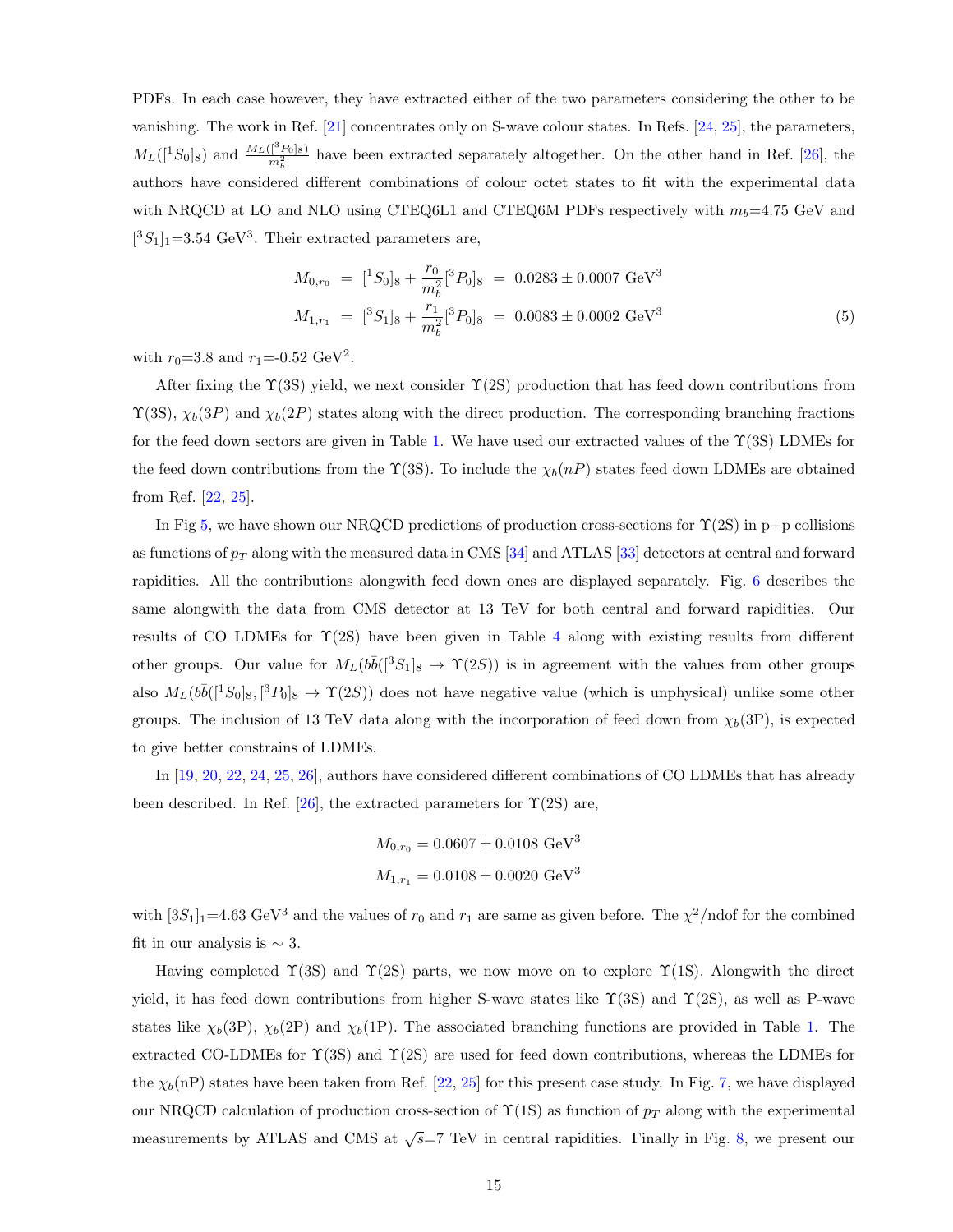| Ref. (LO/NLO) | PDF           | $m_b$ | $M_L(b\bar{b}([{}^3S_1]_1$   | $M_L(b\bar{b}([{}^3S_1]_8)$    | $M_L(b\bar{b}([{}^1S_0]_8,$          | $p_T$ -cut     |
|---------------|---------------|-------|------------------------------|--------------------------------|--------------------------------------|----------------|
|               |               |       | $\rightarrow$ $\Upsilon(2S)$ | $\rightarrow$ $\Upsilon(2S)$   | $[^3P_0]_8 \rightarrow \Upsilon(2S)$ |                |
|               |               | (GeV) | $(GeV^3)$                    | $(GeV^3)$                      | $(GeV^3)$                            | GeV/c          |
| present (LO)  | CT14LO        | 4.88  | 4.5                          | $0.0400 \pm 0.0016 \pm 0.0023$ | $0.0405 \pm 0.0018 \pm 0.0029$       | 8              |
| $[19]$ (LO)   | CTEQ4L        | 4.88  | 5.01                         | $0.040 \pm 0.029$              | $\boldsymbol{0}$                     | $\overline{2}$ |
|               |               |       |                              | $0.073 \pm 0.018$              | $\boldsymbol{0}$                     | $\overline{4}$ |
|               |               |       |                              | $0.103 \pm 0.027$              | $\boldsymbol{0}$                     | $\,8\,$        |
| $[20]$ (LO)   | CTEQ5L        | 4.77  | $5.0 + 0.7$                  | $0.180 \pm 0.056$              | $-0.102 \pm 0.097$                   | 8              |
|               |               |       |                              | $0.172 \pm 0.050$              | $-0.106 \pm 0.102$                   |                |
|               | <b>MRSTLO</b> | 4.77  | $5.0 + 0.7$                  | $0.196 \pm 0.063$              | $-0.087 \pm 0.111$                   | 8              |
|               |               |       |                              | $0.190 \pm 0.056$              | $-0.089 \pm 0.117$                   |                |
| $[22]$ (LO)   | MSTW08LO      | 4.88  | 4.5                          | $0.0224 \pm 0.0200$            | $-0.0067 \pm 0.0084$                 |                |
| $[24]$ (NLO)  | CTEQ6M        | 5.01  | 4.63                         | $0.0030 \pm 0.0078$            | $0.0075 \pm 0.0217$                  | 8              |
| $[25]$ (NLO)  | CTEQ6M        | 5.01  | 4.63                         | $0.0222 \pm 0.0024$            | $-0.0003 \pm 0.0203$                 | 8              |

Table 4: Comparison of CS elements and CO LDMEs extracted from fitting with experimental data using NRQCD formalism for  $\Upsilon(2S)$ .

 $\equiv$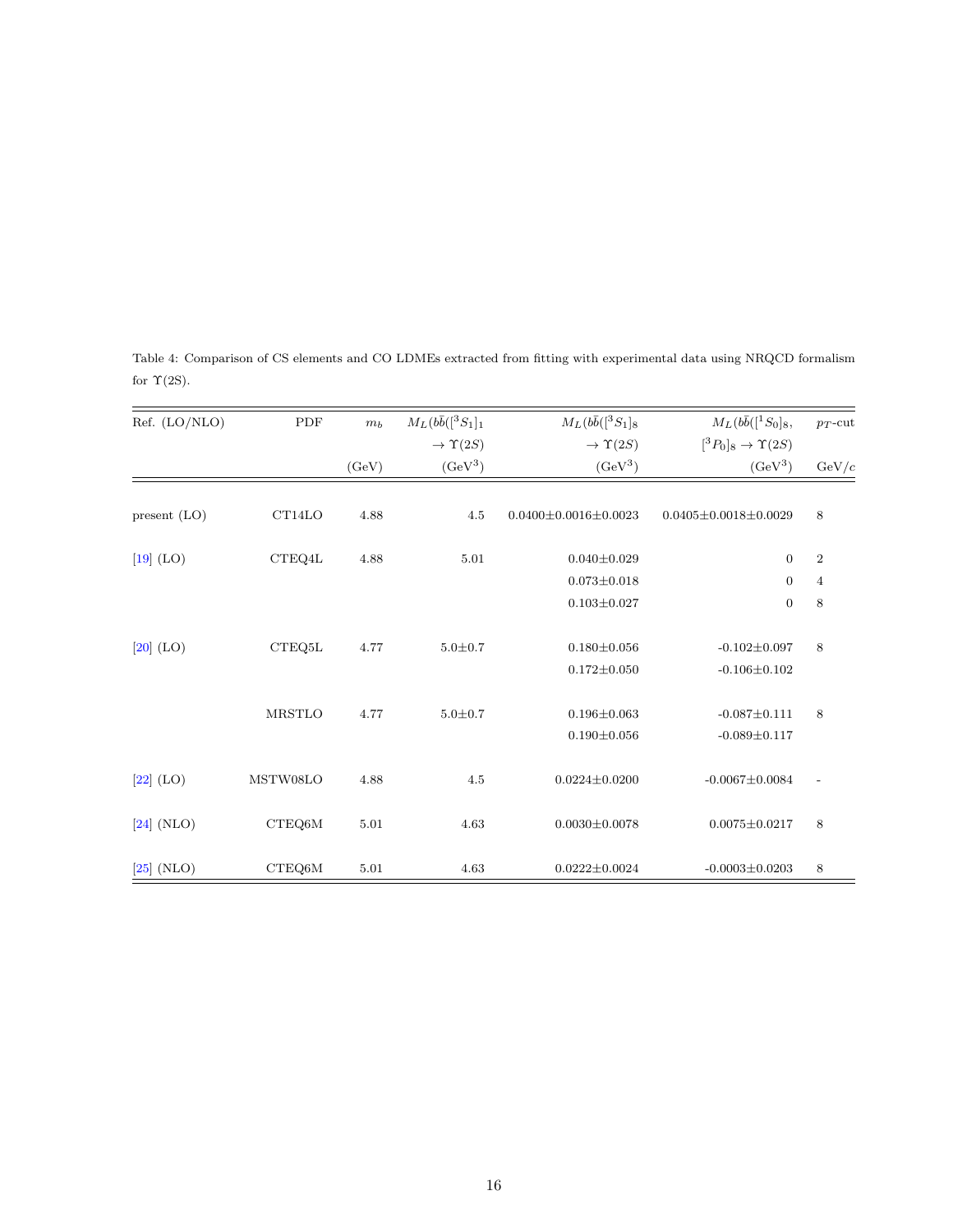| Ref. (LO/NLO)  | PDF            | $m_b$      | $M_L(b\bar{b}([{}^3S_1]_1$   | $M_L(b\bar{b}([{}^3S_1]_8)$    | $M_L(b\bar{b}([{}^1S_0]_8,$            | $p_T$ -cut     |
|----------------|----------------|------------|------------------------------|--------------------------------|----------------------------------------|----------------|
|                |                |            | $\rightarrow$ $\Upsilon(1S)$ | $\rightarrow \Upsilon(1S)$     | $[{}^3P_0]_8 \rightarrow \Upsilon(1S)$ |                |
|                |                | (GeV)      | $(GeV^3)$                    | $(GeV^3)$                      | $(GeV^3)$                              | GeV/c          |
| present $(LO)$ | CT14LO         | 4.88       | 10.9                         | $0.0556 \pm 0.0017 \pm 0.0030$ | $0.0735 \pm 0.0016 \pm 0.0060$         | 8              |
|                |                |            |                              |                                |                                        |                |
| $[19]$ (LO)    | CTEQ4L         | 4.88       | 11.1                         | $0.077 \pm 0.017$              | $\mathbf{0}$                           | $\sqrt{2}$     |
|                |                |            |                              | $0.087 \pm 0.016$              | $\boldsymbol{0}$                       | $\overline{4}$ |
|                |                |            |                              | $0.106 \pm 0.013$              | $\boldsymbol{0}$                       | 8              |
|                |                |            |                              |                                |                                        |                |
| $[20]$ (LO)    | CTEQ5L         | 4.77       | $12.8 \pm 1.6$               | $0.116 \pm 0.027$              | $0.109 \pm 0.062$                      | 8              |
|                |                |            |                              | $0.124 \pm 0.025$              | $0.111 \pm 0.065$                      |                |
|                | <b>MRSTLO</b>  | 4.77       | $12.8 \pm 1.6$               | $0.117 \pm 0.030$              | $0.181 \pm 0.072$                      | 8              |
|                |                |            |                              | $0.130 \pm 0.028$              | $0.186 \pm 0.075$                      |                |
|                |                |            |                              |                                |                                        |                |
| $[22]$ (LO)    | MSTW08LO       | 4.88       | 10.9                         | $0.0477 \pm 0.0334$            | $0.0121 \pm 0.0400$                    |                |
|                |                |            |                              |                                |                                        |                |
| $[24]$ (NLO)   | ${\rm CTEQ6M}$ | 4.75       | 9.282                        | $-0.0041 \pm 0.0024$           | $0.0780 \pm 0.0043$                    | 8              |
| $[25]$ (NLO)   | CTEQ6M         | <b>PDG</b> | 9.282                        | $0.0061 \pm 0.0024$            | $0.0895 \pm 0.0248$                    | $\,$ 8 $\,$    |
|                |                |            |                              |                                |                                        |                |

Table 5: Comparison of CS elements and CO LDMEs extracted from fitting with experimental data using NRQCD formalism for  $\Upsilon(1S)$ .

results along with the CMS measurements at 13 TeV with all the components separately to signify their relative contributions.

Table 5 shows our results for  $\Upsilon(1S)$  parameters along with the results from different groups. The individual values of LDMEs are in agreement with the values from previous works but with considerable reduction in errors upon inclusion of 13 TeV data sets from CMS. The values of the parameters  $M_{0,r_0}$  and  $M_{1,r_1}$  extracted in Ref. [26] are,

$$
M_{0,r_0} = 0.1370 \pm 0.0111 \,\text{GeV}^3,
$$
  

$$
M_{1,r_1} = 0.0117 \pm 0.0002 \,\text{GeV}^3
$$

with  $[3S_1]_1=9.28 \text{ GeV}^3$  keeping  $r_0$  and  $r_1$  same as given before.

## 4. Summary

We have presented NRQCD calculations for the differential production cross-sections of  $\Upsilon$  states in p+p collisions. Measured transverse momentum distributions of  $\Upsilon(3S)$ ,  $\Upsilon(2S)$  and  $\Upsilon(1S)$  in p + $\bar{p}$  collisions at  $\sqrt{s}$  = 1.8 TeV and in p+p collisions at 7 TeV and 13 TeV are used to constrain the LDMEs. All the relevant feeddown contributions from higher mass states including the  $\chi_b(3P)$  are taken in to account. The calculations for  $\Upsilon(3S)$ ,  $\Upsilon(2S)$  and  $\Upsilon(1S)$  are compared with the measured data at Tevatron and LHC.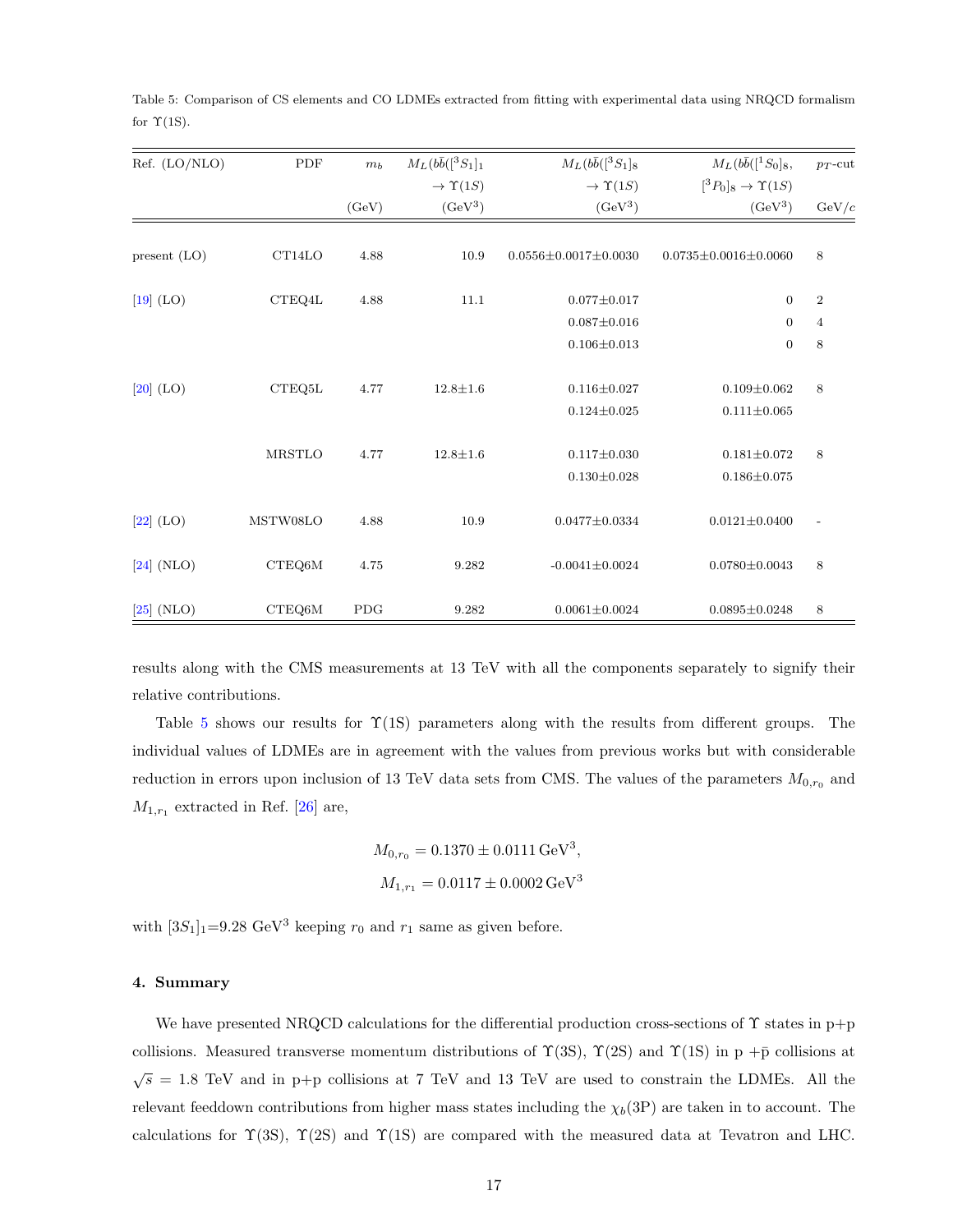The formalism provides very good description of the data in large transverse momentum range at different collision energy. We compare the LDMEs for bottomonia obtained in this analysis with the results from earlier works. At high  $p<sub>T</sub>$ , the colour singlet contribution is very small and LHC data in large  $p<sub>T</sub>$  range help to constrain the relative contributions of different colour octet contributions. For  $\Upsilon$  states at high  $p_T$ , the contribution of the  $M_L(b\bar{b}([{}^3S_1]_8 \to \Upsilon(nS)))$  is highest which is opposite to the charmonia case where the contribution for the combination of  $M_L(c\bar{c}([{}^1S_0]_8, [{}^3P_0]_8) \to \psi)$  is more [36]. In summary, we present a comprehensive lowest-order analysis of hadroproduction data of bottomonia states using the latest parton distribution functions and including very recent LHC data. The feed-down contributions from all the  $\chi_b$ states are included in the calculations. The values of relevant LDMEs are extracted by doing a simultaneous fit of all the data sets. These values will be useful for predictions of quarkonia cross-section and for the purpose of a comparison with those obtained using the NLO formulations.

#### acknowledgement

Authors thank Board of Research in Nuclear Sciences (BRNS) and UGC (DRS) for support. AB thanks Alexander von Humboldt (AvH) foundation and Federal Ministry of Education and Research (Germany) for support through Research Group Linkage Programme. KS acknowledges the financial support from DST-SERB under NPDF file no. PDF/2017/002399.

## References

#### References

- [1] B. Povh, K. Rith, C. Scholz, F. Zersche and W. Rodejohann, "Particles and nuclei: An Introduction to the physical concepts," 10.1007/978-3-662-46321-5
- [2] S. M. Ikhdair and R. Sever, "A Systematic study on nonrelativistic quarkonium interaction," Int. J. Mod. Phys. A 21 (2006), 3989 [arXiv:hep-ph/0508144 [hep-ph]].
- [3] A. M. Sirunyan *et al.* [CMS Collaboration], "Measurement of prompt and nonprompt charmonium suppression in PbPb collisions at 5.02 TeV," Eur. Phys. J. C 78 (2018) 509.
- [4] A. M. Sirunyan *et al.* [CMS Collaboration], "Measurement of nuclear modification factors of Υ(1S),  $\Upsilon(2S)$ , and  $\Upsilon(3S)$  mesons in PbPb collisions at  $\sqrt{s_{_{NN}}}$  = 5.02 TeV," Phys. Lett. B 790 (2019) 27.
- [5] S. Acharya *et al.* [ALICE Collaboration], "Studies of J/ψ production at forward rapidity in PbPb collisions at  $\sqrt{s_{NN}} = 5.02 \text{ TeV}$ ," JHEP 2002 (2020) 041.
- [6] S. Acharya *et al.* [ALICE Collaboration], "Υ suppression at forward rapidity in PbPb collisions at  $\sqrt{s_{NN}} = 5.02 \text{ TeV}$ ," Phys. Lett. B **790** (2019) 89.
- [7] M. Strickland, "Thermal  $\Upsilon(1S)$  and  $\chi_{b1}$  suppression in  $\sqrt{s_{NN}} = 2.76$  TeV PbPb collisions at the LHC," Phys. Rev. Lett. 107 (2011) 132301 [arXiv:1106.2571 [hep-ph]].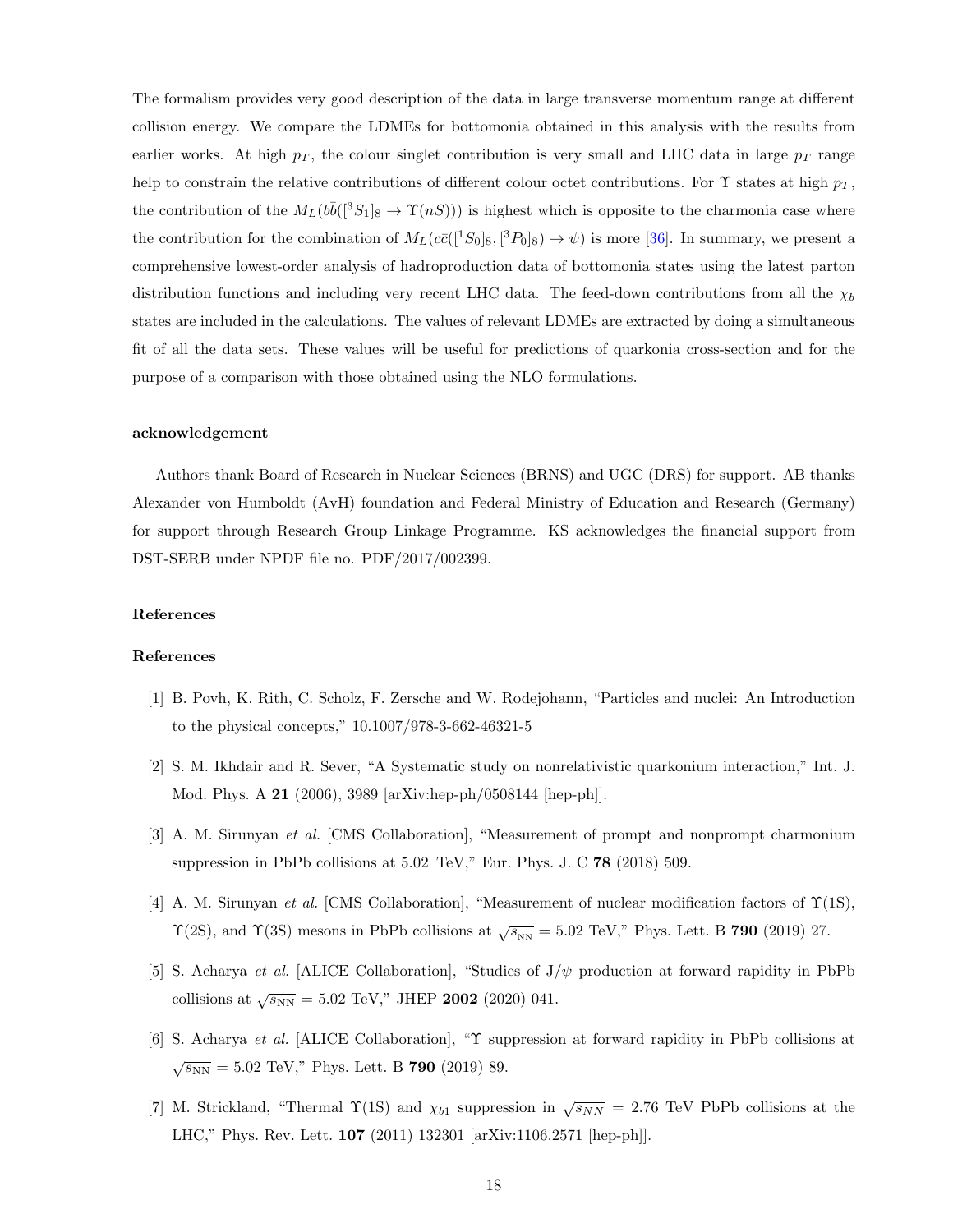- [8] T. Song, K. C. Han and C. M. Ko, "Bottomonia suppression in heavy-ion collisions," Phys. Rev. C 85 (2012) 014902 [arXiv:1109.6691 [nucl-th]].
- [9] V. Kumar, P. Shukla and R. Vogt, "Quarkonia suppression in PbPb collisions at  $\sqrt{s_{NN}} = 2.76 \text{ TeV}$ ," Phys. Rev. C 92 (2015) 024908 [arXiv:1410.3299 [hep-ph]].
- [10] V. Kumar, P. Shukla and A. Bhattacharyya, "Suppression of quarkonia in PbPb collisions at  $\sqrt{s_{NN}}$  $= 5.02$  TeV," J. Phys. G 47, (2020) 015104.
- [11] P. Nason, S. Dawson and R. K. Ellis, "The One Particle Inclusive Differential Cross-Section for Heavy Quark Production in Hadronic Collisions," Nucl. Phys. B 327 (1989) 49 Erratum: [Nucl. Phys. B 335 (1990) 260].
- [12] G. T. Bodwin, E. Braaten and G. P. Lepage, "Rigorous QCD analysis of inclusive annihilation and production of heavy quarkonium," Phys. Rev. D 51 (1995) 1125 Erratum: [Phys. Rev. D 55 (1997) 5853]
- [13] N. Brambilla *et al.*, "QCD and Strongly Coupled Gauge Theories: Challenges and Perspectives," Eur. Phys. J. C 74 (2014) 2981
- [14] M. B. Einhorn and S. D. Ellis, "Hadronic Production of the New Resonances: Probing Gluon Distributions," Phys. Rev. D 12 (1975) 2007.
- [15] E. L. Berger and D. L. Jones, "Inelastic Photoproduction of J/psi and Upsilon by Gluons," Phys. Rev. D 23 (1981) 1521.
- [16] H. Fritzsch, "Producing Heavy Quark Flavors in Hadronic Collisions: A Test of Quantum Chromodynamics," Phys. Lett. 67B (1977) 217.
- [17] J. F. Amundson, O. J. P. Eboli, E. M. Gregores and F. Halzen, "Colorless states in perturbative QCD: Charmonium and rapidity gaps," Phys. Lett. B 372 (1996) 127 [hep-ph/9512248].
- [18] J. L. Domenech and M. A. Sanchis-Lozano, "Bottomonium production at the Tevatron and the LHC," Phys. Lett. B 476 (2000) 65 [hep-ph/9911332].
- [19] J. L. Domenech and M. A. Sanchis-Lozano, "Results from bottomonia production at the Tevatron and prospects for the LHC," Nucl. Phys. B 601 (2001) 395 [hep-ph/0012296].
- [20] E. Braaten, S. Fleming and A. K. Leibovich, "NRQCD analysis of bottomonium production at the Tevatron," Phys. Rev. D 63 (2001) 094006 [hep-ph/0008091].
- [21] B. Gong, J. X. Wang and H. F. Zhang, "QCD corrections to Υ production via color-octet states at the Tevatron and LHC," Phys. Rev. D 83 (2011) 114021 [arXiv:1009.3839 [hep-ph]].
- [22] R. Sharma and I. Vitev, "High transverse momentum quarkonium production and dissociation in heavy ion collisions," Phys. Rev. C **87**, 044905 (2013).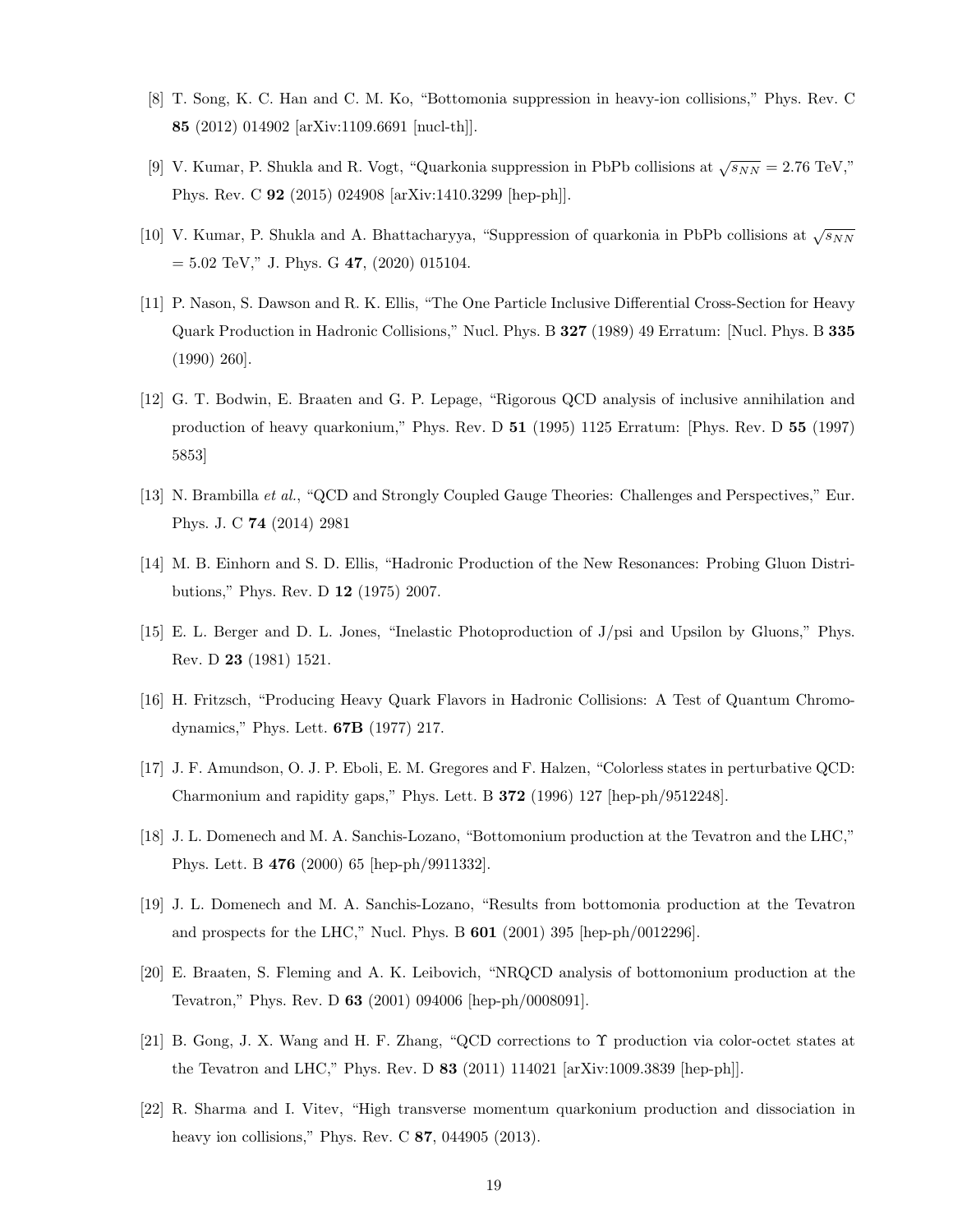- [23] P. Sun, C.-P. Yuan and F. Yuan, "Heavy Quarkonium Production at Low Pt in NRQCD with Soft Gluon Resummation," Phys. Rev. D 88 (2013) 054008 [arXiv:1210.3432 [hep-ph]].
- [24] B. Gong, L. P. Wan, J. X. Wang and H. F. Zhang, "Complete next-to-leading-order study on the yield and polarization of  $\Upsilon(1S, 2S, 3S)$  at the Tevatron and LHC," Phys. Rev. Lett. 112 (2014), 032001 [arXiv:1305.0748 [hep-ph]].
- [25] Y. Feng, B. Gong, L. P. Wan and J. X. Wang, "An updated study of Υ production and polarization at the Tevatron and LHC," Chin. Phys. C 39 (2015) 123102 [arXiv:1503.08439 [hep-ph]].
- [26] H. Han, Y. Q. Ma, C. Meng, H. S. Shao, Y. J. Zhang and K. T. Chao, " $\Upsilon(nS)$  and  $\chi_b(nP)$  production at hadron colliders in nonrelativistic QCD," Phys. Rev. D 94 (2016), 014028 [arXiv:1410.8537 [hepph]].
- [27] Y. Feng, B. Gong, C. H. Chang and J. X. Wang, "Complete study on polarization of  $\Upsilon(nS)$  hadroproduction at QCD next-to-leading order," Chin. Phys. C 45 (2021) 013117, [arXiv:2009.03028 [hep-ph]].
- [28] G. M. Yu, Y. B. Cai, Y. D. Li and J. S. Wang, "Heavy quarkonium photoproduction in ultrarelativistic heavy ion collisions," Phys. Rev. C **95** (2017) 014905 Addendum: [Phys. Rev. C **95** (2017) 069901] [arXiv:1703.03194 [hep-ph]].
- [29] B. Gong and J. X. Wang, "QCD corrections to polarization of  $J/\psi$  and  $\Upsilon$  at Tevatron and LHC," Phys. Rev. D 78 (2008), 074011 [arXiv:0805.2469 [hep-ph]].
- [30] D. Acosta *et al.* [CDF Collaboration], "*Y* Production and Polarization in  $p\bar{p}$  Collisions at  $\sqrt{s} = 1.8$ TeV," Phys. Rev. Lett. 88 (2002) 161802.
- [31] R. Aaij *et al.* [LHCb Collaboration], "Measurement of Upsilon production in pp collisions at  $\sqrt{s} = 7$ TeV," Eur. Phys. J. C 72 (2012) 2025, [arXiv:1202.6579 [hep-ex]].
- [32] V. Khachatryan *et al.* [CMS Collaboration], "Measurements of the  $\Upsilon(1S)$ ,  $\Upsilon(2S)$ , and  $\Upsilon(3S)$  differential cross sections in pp collisions at  $\sqrt{s} = 7$  TeV," Phys. Lett. B **749**, (2015), 14. [arXiv:1501.07750] [hep-ex]].
- [33] G. Aad *et al.* [ATLAS Collaboration], "Measurement of Upsilon production in 7 TeV pp collisions at ATLAS," Phys. Rev. D 87 (2013) 052004, [arXiv:1211.7255 [hep-ex]].
- [34] S. Chatrchyan *et al.* [CMS Collaboration], "Measurement of the  $\Upsilon(1S)$ ,  $\Upsilon(2S)$ , and  $\Upsilon(3S)$  Cross Sections in pp Collisions at  $\sqrt{s} = 7$  TeV," Phys. Lett. B 727 (2013) 101, [arXiv:1303.5900 [hep-ex]].
- [35] A. M. Sirunyan *et al.* [CMS Collaboration], "Measurement of quarkonium production cross sections in pp collisions at  $\sqrt{s} = 13$  TeV," Phys. Lett. B **780** (2018) 251, [arXiv:1710.11002 [hep-ex]].
- [36] V. Kumar and P. Shukla, "Charmonia production in p+p collisions under NRQCD formalism," J. Phys. G 44, (2017) 085003.